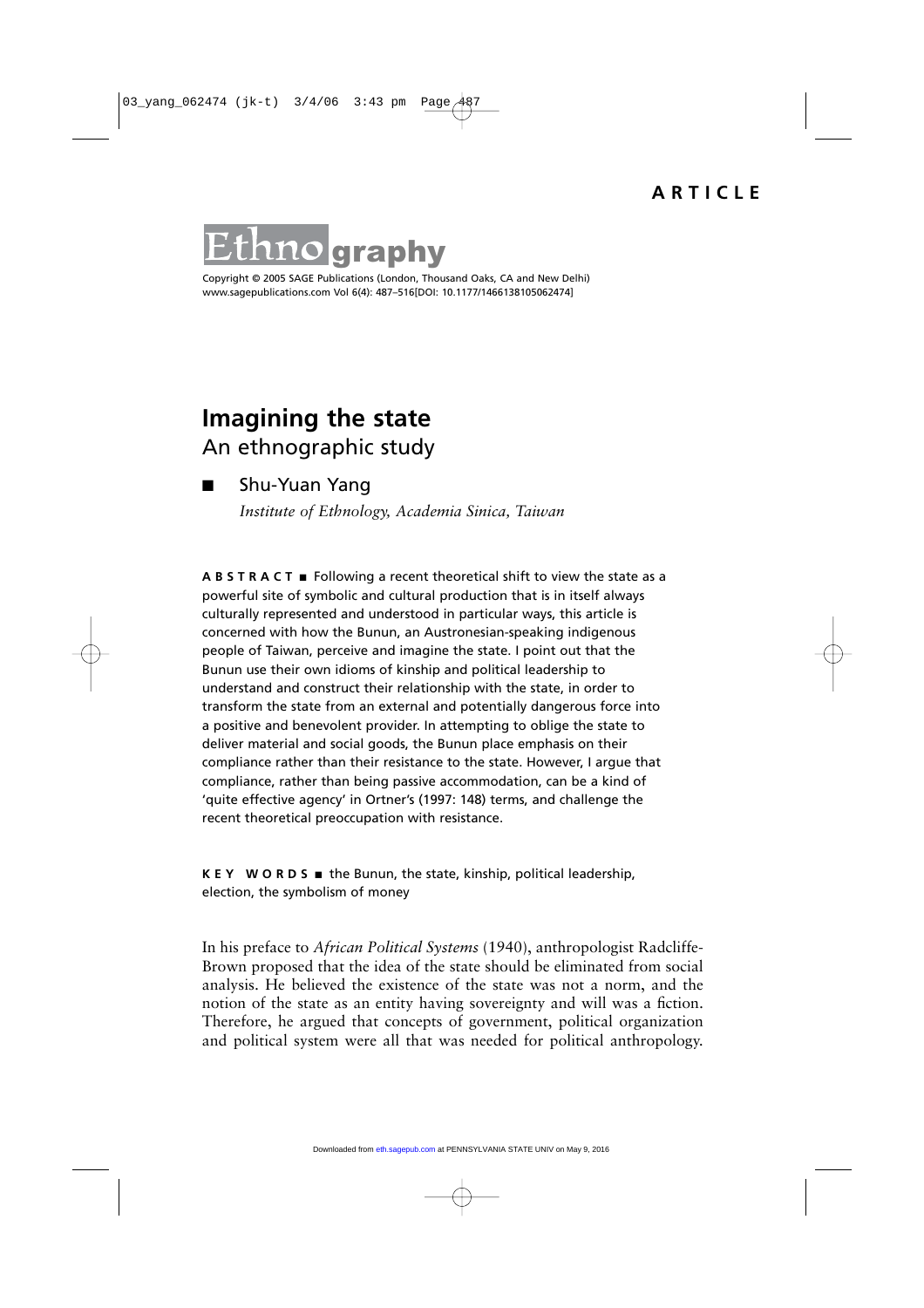The position that the state creates mystification has been a common one since Marx (Comaroff and Comaroff, 2000; Coronil, 1997; Taussig, 1992, 1997). Marx (1967) took the state to be, for the most part, an ideological construct and a means of domination. For Weber, too, it 'is a *claim* to legitimacy, a means by which politically organized subjection is simultaneously accomplished and concealed' (Corrigan and Sayer, 1985: 7–8; emphasis in original). This 'ideological' connotation of the state has been a major reason why it has long been rejected by social scientists (Fuller and Harriss, 2000; Mitchell, 1991a, 1999).1

Lately the state has emerged once again as a central concern in the social sciences. In an influential essay which helped to bring about this new interest, Abrams (1988) declares, in the spirit of Marx, that in the capitalist context, the state is a distinctive collective *mis*representation of capitalist societies. Although this makes our research more difficult, he argues that the state, like other collective (mis)representations, is a social fact, and should be made a crucial object of study. Bourdieu also outlines the problem of studying the state as one of escaping the 'thought of the state':

To endeavor to think the state is to take the risk of taking over (or being taken over by) a thought of the state, that is, of applying to the state categories of thought produced and guaranteed by the state and hence to misrecognize its most profound truth. (Bourdieu, 1999: 53)

However, he thinks we should not be deterred by, but rather armed with, the knowledge that one of the state's major powers is to produce and impose categories of thought that we take for granted and apply spontaneously to all things of the social world – including the state itself.<sup>2</sup> This knowledge helps us 'to subject the state and the thought of the state to a sort of *hyperbolic doubt*' (Bourdieu, 1999: 54; original emphasis).

What Abrams and Bourdieu propose is a demystifying, denaturalizing approach. This is also a basic position shared by recent scholars. Such an approach holds that the state should not be treated as a natural entity, system or apparatus, but as a historical and contingent constitution (Comaroff, 1998; Coronil, 1997; Fuller and Benei, 2000; Hansen and Stepputat, 2001a; Scott, 1998; Steinmetz, 1999). Under the influences of Gramsci (1971) and Foucault (1977, 1980, 1982, 1991), the entangled relationship between hegemony and resistance, questions of how the state rules, what kind of method and technique of power it employs, what its underlying political rationality or governmentality is, and how state effects are produced, have been formulated as the main issues to be investigated in state studies. To a large degree, the exploration of these issues takes a top-down approach, and I suggest that anthropology can provide a different perspective.<sup>3</sup>

In earlier anthropological studies, the state has been taken as an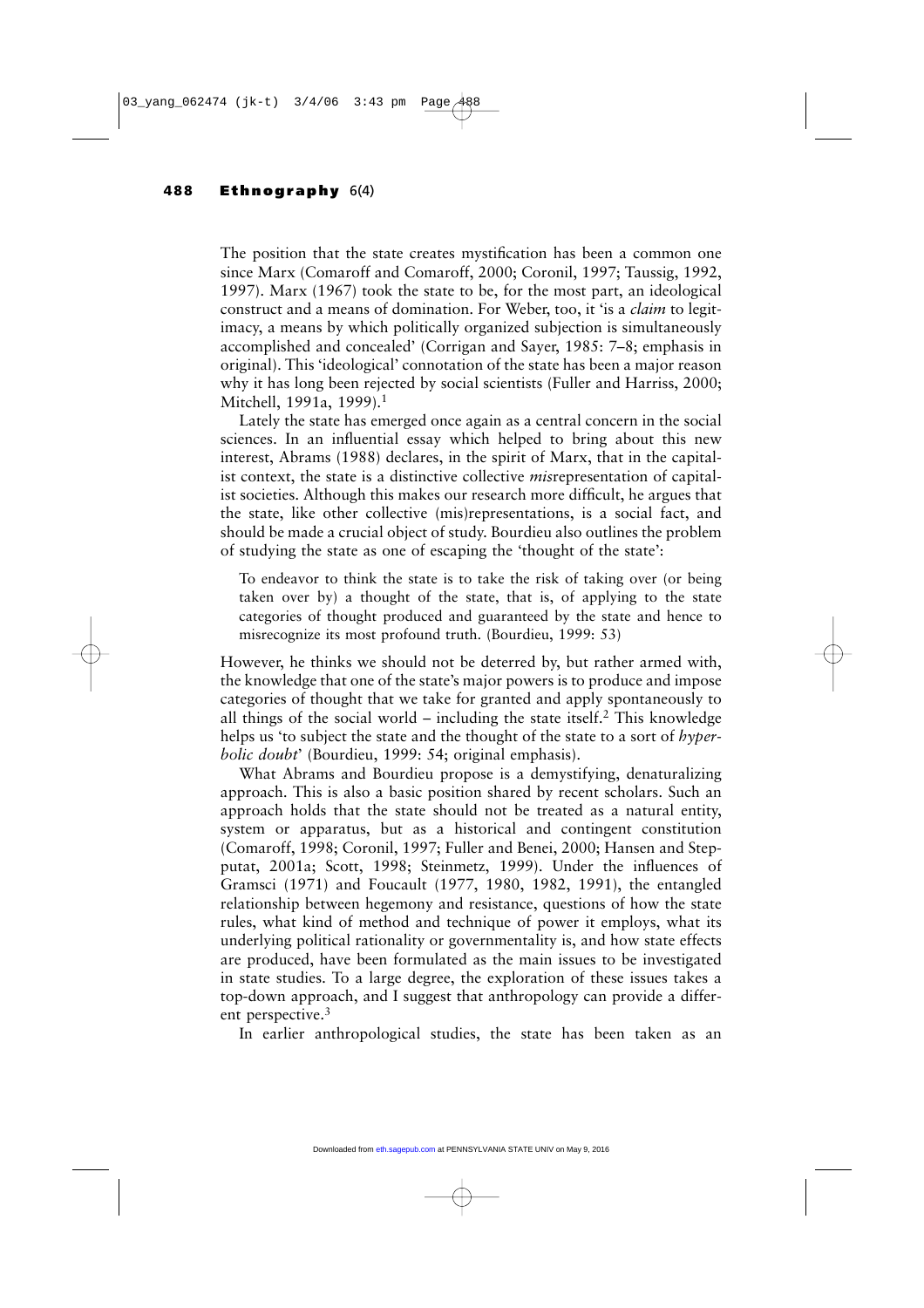unanalysed given or a stage in the evolution of political and cultural organization (Nagengast, 1994: 116).4 However, there has been a new level of anthropological concern with the modern state in the last decade. Ferguson and Gupta suggest that:

... in part, the new interest in the state arises from a recognition of the central role that states play in shaping 'local communities' that have historically constituted the objects of anthropological inquiry; in part, it reflects a new determination to bring an ethnographic gaze to bear on the cultural practices of states themselves. (2002: 981)

An important theme running through the new literature has been, they continue, 'that states are not simply functional bureaucratic apparatuses, but powerful sites of symbolic and cultural production that are in themselves always culturally represented and understood in particular ways' (ibid.). Although anthropologists are also concerned with issues of state effects, power/knowledge and governmentality,<sup>5</sup> compared with other disciplines such as political science, sociology and history, anthropology displays a particularly strong emphasis on the everyday formation of the state, and on how the state is constructed through the cultural imagination and everyday practice of ordinary people (Aretxaga, 2003; Burghart, 1996; Comaroff and Comaroff, 2000; Das and Poole, 2004a; Foster, 2002; Fuller and Benei, 2000; Gupta, 1995, 2005; Hansen and Stepputat, 2001b).

Inspired by recent theoretical developments, this article is concerned with how the Bunun, an Austronesian-speaking aboriginal minority group of central Taiwan, perceive, imagine and construct the state. I carried out two years of intensive fieldwork among the Bunun during the winter of 1991–2, and again in 1997–9. My two fieldsites, Vulvul and Ququaz, were both formed under Japanese colonial rule (1895–1945).<sup>6</sup> At that time, these two settlements had very different relationships with centralized authority. The Vulvul area experienced violent resistance followed by military pacification, and was under constant threat of artillery bombardment until the end of Japanese colonial rule. In contrast, due to their perennial hostility with another indigenous group, the Qalavang, the people of Ququaz sought a Japanese alliance against the Qalavang and demonstrated a much more friendly and cooperative attitude toward colonial authority. As a consequence, colonial policies were better implemented, and Ququaz was constructed as an 'exemplary settlement' by the Japanese. Although their relationship with the Japanese colonial state differed in the past, most people of Vulvul and Ququaz now describe themselves as cooperative, compliant and in tune with the government.<sup>7</sup> For instance, Tama Taugan<sup>8</sup> depicted their relationship with the state in the following terms: 'We Bunun are like cattle led by the government, very obedient. The government wants us to go east so we go east, the government wants us to go west so we go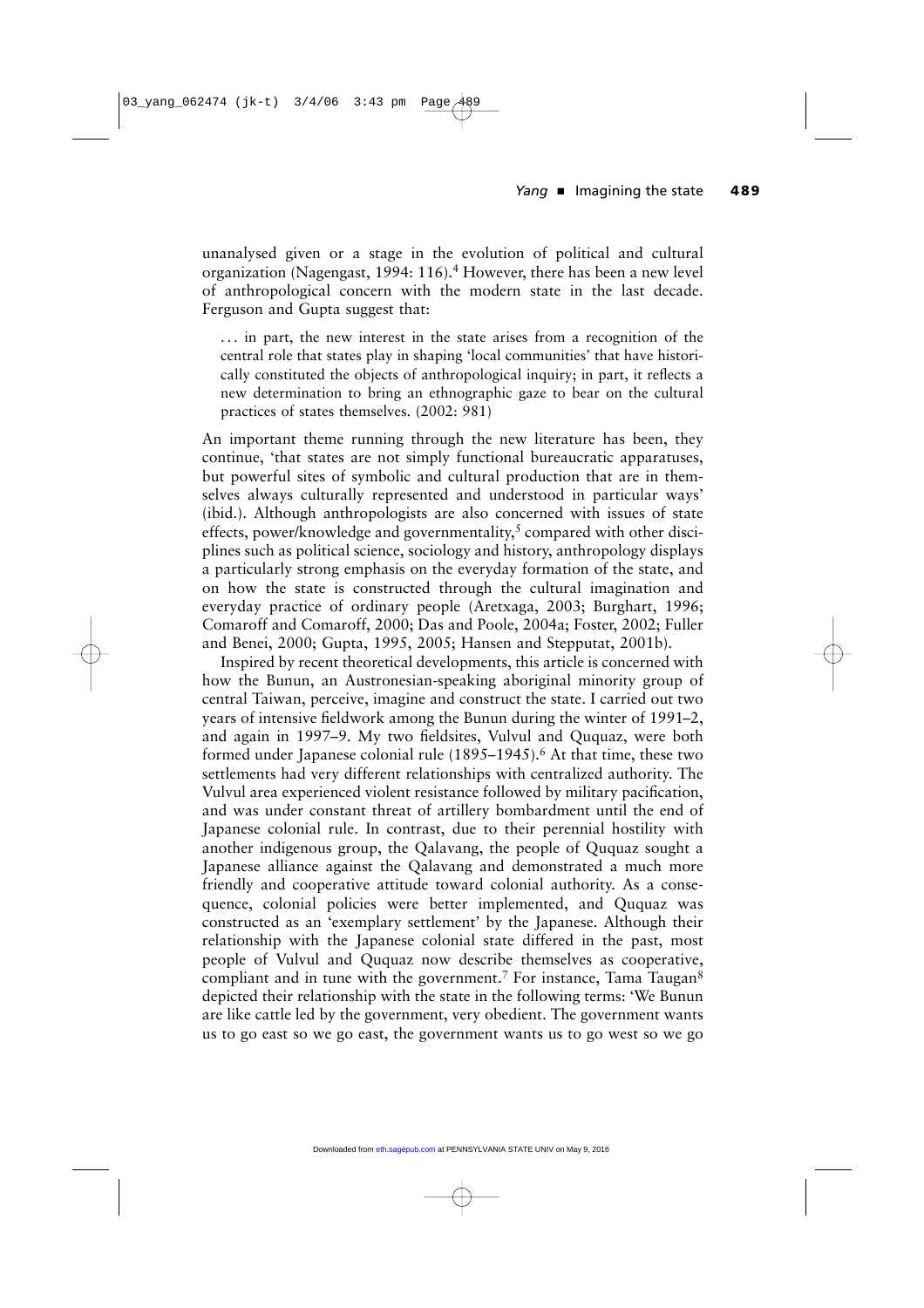west'.9 The Bunun are also seen in this way by government officials. The officials often praise the Bunun as good cooperative citizens who are in tune with the government in official meetings and electoral rallies. In private conversations with me, they say similar things but in perhaps less complimentary terms. Once, a Han-Chinese official put it to me bluntly: 'The Bunun are a nice people, very pristine. In other words, they are easy to rule'.

This 'easy-to-ruleness' echoes what my friend, Vuya, a Bunun official in Haitung,<sup>10</sup> said about the Bunun. When I told him that I was interested in studying the relationship between the Bunun and the state, he thought that I had chosen a very boring topic. As he said, there was nothing to be studied because their relationship with the state could be easily summarized in one Chinese proverb: *zhong-tang-ai-guo* (loyal to the [Nationalist] party and love the state). The way the Bunun describe themselves as in tune with the government, and the taken-for-grantedness of their unproblematic relationship with the state in Vuya's statement, imply that they see their relationship with the state as straightforward, non-confrontational and depoliticized. We can observe that the state effect has been produced, and attribute it to the successful use of what Foucault (1977) called techniques of power. This, however, is only one side of the story. As argued by Rumsey, 'in practice, state and local forms of politics cannot be articulated with each other without having a substantial impact on both' (1999: 333). The Bunun's compliance should be understood as the result of the articulation between state and local forms of politics, rather than their passive acceptance of state power. Therefore, this article aims to explore how the Bunun perceive, imagine and represent the state in culturally specific ways which are influenced by their historical experience of being colonized. I will show how they view compliance as effective political action, and challenge the recent theoretical preoccupation with resistance.

#### **The state as** *sasaipuk***: provision, nurturance and looking after**

To begin with, let us see how the Bunun refer to the state. As the state is an introduced concept, it is usually referred to by the Japanese term *koku* or the Mandarin term *guo-jia*. When asked about the Bunun term, some people say the state can be referred to as *daulu* – the Bunun term for the Mainlanders who came to Taiwan with the Nationalist government after Mao came to power in 1949. This shows that the state is associated with the ruling ethnic group, and more generally, is related to the political transformation and ethnic interaction in Taiwan.<sup>11</sup> However, some elders pointed out that *daulu* is not the most pertinent way of referring to the state in Bunun, because it refers to China specifically. The state or the government, which are not distinguished by the Bunun, is better addressed as *sasaipuk*.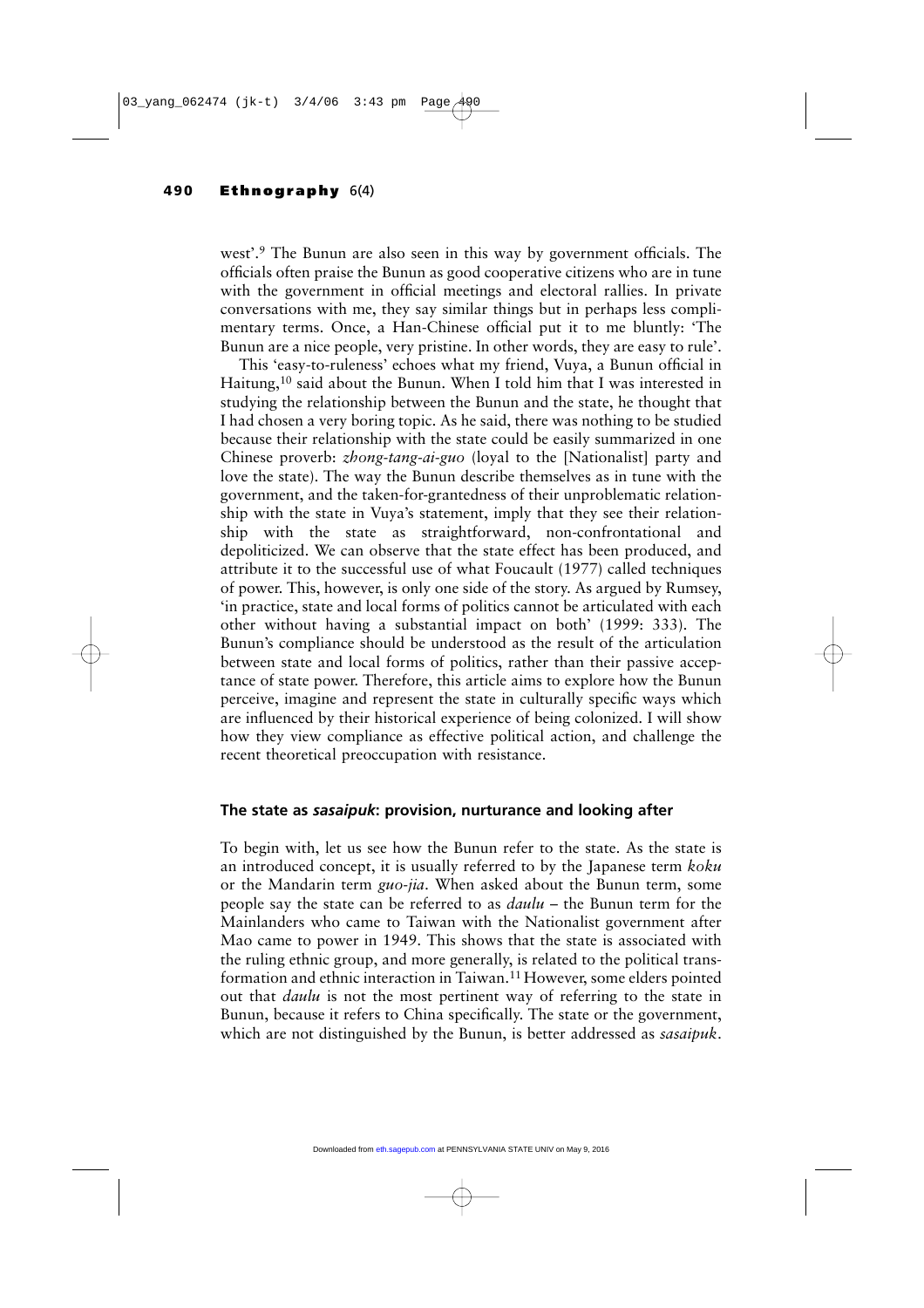*Sasaipuk* comes from *saipuk*, a word with multiple meanings. It means 'to feed', 'to raise' and 'to take care of'. 'To adopt' or 'to foster' is *saipuk*, too. Adoption is *saipukun*. *Saipuk* also means 'to govern' and 'to rule', hence the state and its rule is *sasaipuk*.

The notion of *sasaipuk* is associated with Bunun construction of kinship and relatedness, and it indicates clearly the expectations the state is supposed to meet: to feed, nurture and look after the Bunun. When they explain to me why the state is *sasaipuk*, several people mention that the meaning of *saipuk* is demonstrated in the most direct sense when the road is severely damaged and blocked by typhoon, earthquake or torrential rain for days, the government helicopters will bring rice, instant noodles, milk powder, and canned food to the village. By providing food, subsidy and service to its people, the power and authority of the state are recognized and accepted. The image of the state as a provider is produced by the historical process of interaction between the Bunun and the colonial state, as both sides use the model of kinship to construct their relationship.

When the Japanese first colonized Taiwan, they met with fierce resistance from the Han-Chinese in the lowland. The colonial government was occupied with the task of pacifying the Han-Chinese uprising, and took a conciliatory approach to the aboriginal people. Material goods and gifts were used to attract aboriginal people into peaceful contact with the colonial authority and to win over their support, followed by an attempt to assimilate and to 'civilize' them. This is, of course, a means of control (Bureau of Aboriginal Affairs, 1911: 6). Among the Bunun, the provision of goods such as salt, matches, cloth, and tools has proved to be the most popular policy. Obtaining these goods was also the main purpose, on the part of the Bunun, to establish contact with the colonial authority (Lin, 1998: 10–11). The Japanese deliberately presented themselves as a provider, linked to the patronizing notion that despite their ignorance and stupidity, these 'raw savages' were also the children of the Japanese Emperor (Asano, 1988[1933]: 56). By providing material goods and new technology, the Japanese colonial officials could claim that they had taken good care of the Bunun.

The Nationalist government, which took over Taiwan in 1945, continues to use this political rhetoric to present itself as a provider and a caretaker, and to demand credit for it. During election campaigns, the Bunun are constantly reminded that they have been fed with the 'milk' of the Nationalist Party, and that it is time to reciprocate. Like parents looking after their children, the Nationalist government has done a lot for the Bunun. Since the Nationalist Party has given them so much, they must vote for its candidates.12 If they fail to do so, the flow of government funding and subsidies will stop. This campaigning strategy usually works very well.<sup>13</sup>

As the state is perceived as a provider, the Bunun think that when suitable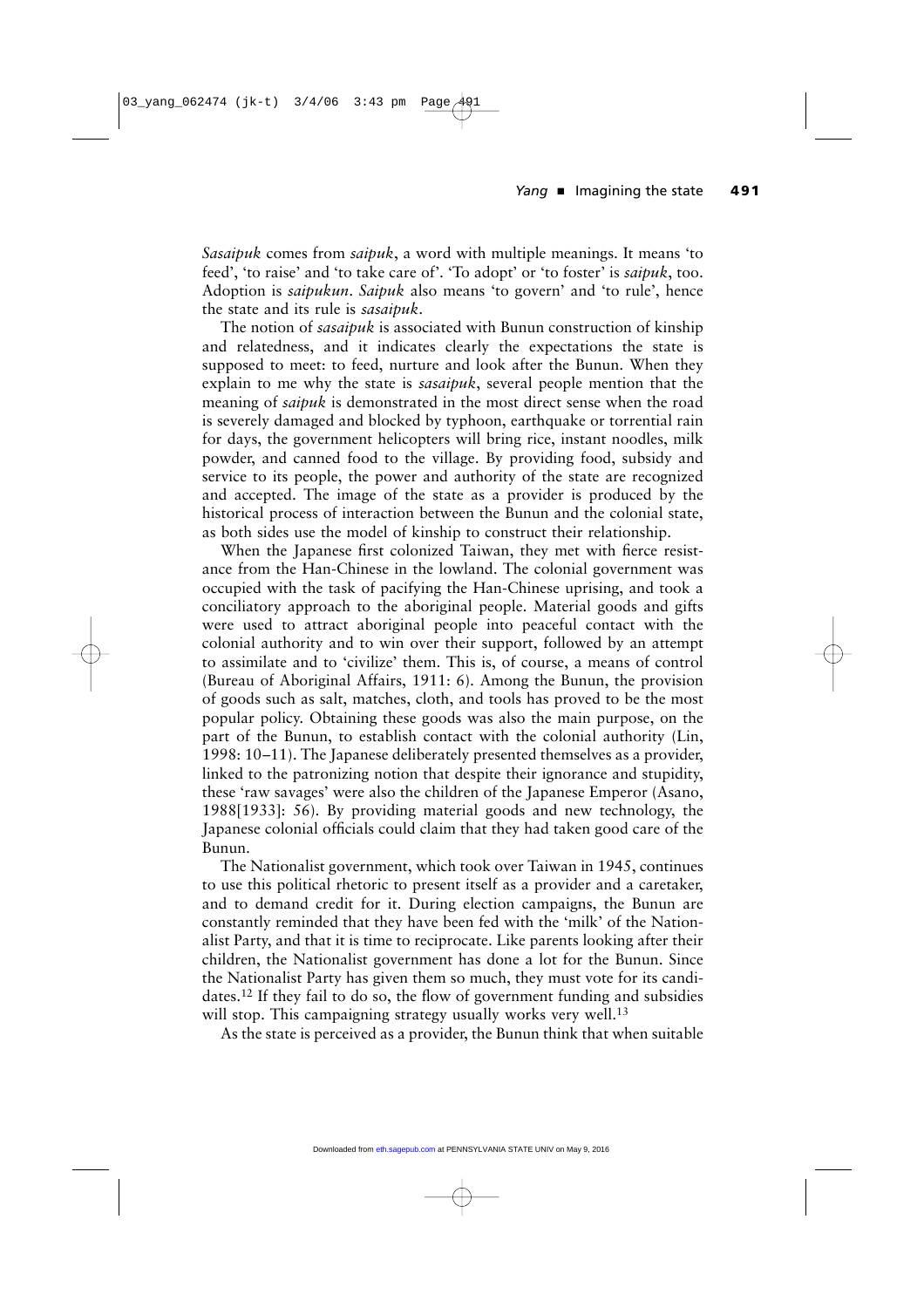means are employed, they can tap the wealth of the state and acquire all the resources they need. In their view, there are three main ways to make their needs known and to obtain state subsidy: applying in writing through the official bureaucratic procedures; protest and public demonstration; and making requests to government officials in person. The first option is considered to be the most difficult, partly due to their unfamiliarity with writing, and in part due to their uneasiness with bureaucracy. Even those who have graduated from high school and have sufficient writing skills often choose to rely on government officials for this task.

Protest or public demonstration is regarded as the worst way of making their requests and demands known to the government by the people of Vulvul and Ququaz. They themselves never organize any protest. Moreover, they do not like to be identified as protesters. Protesters are seen in negative terms, as lacking sufficient communication skills and as destroyers of social order. The following example indicates their clear preference for negotiation over protest.

The road that connects Ququaz and two other Qalavang villages to the outside is very busy from late October to mid January, when the maple leaves turn red in a nearby mountain resort. Tourists come by the thousands, even tens of thousands, to admire the beauty of the late autumn forest. The traffic on the narrow mountain road is inevitably very slow due to the unusual number of vehicles. The people of Ququaz and the neighboring villages suffer much inconvenience. At the end of 1998, the leaders of three villages organized a meeting and decided to express their resentment collectively to the National Forestry Bureau, the owner of the resort. No quick solution was offered by the officials in charge but they promised to do their best to solve the problem, or to see if the villagers could be compensated. One week later, the traffic situation had still not improved. About 150 people from two Qalavang villages blocked the entrance of the resort for two weekends and demanded employment and compensation from the National Forestry Bureau. The road became less congested as many tourists were deterred due to the publicity the protest had generated in national newspapers and on television. Despite being invited, nobody from Ququaz participated in the protest. Moreover, they found the action of their Qalavang neighbors unreasonable. As the village head said to me:

These Qalavang! They love to quarrel! They protest all the time. We Bunun are different, we like to sit down and talk things over nicely. When we village heads and representatives went to express our dissatisfaction to the officials of the National Forestry Bureau, they already agreed to look into the problem and to try to find a solution. We should be patient and give them time. Now these Qalavang protest and destroy our relationship with the government. Who will be willing to listen to and talk to us in the future?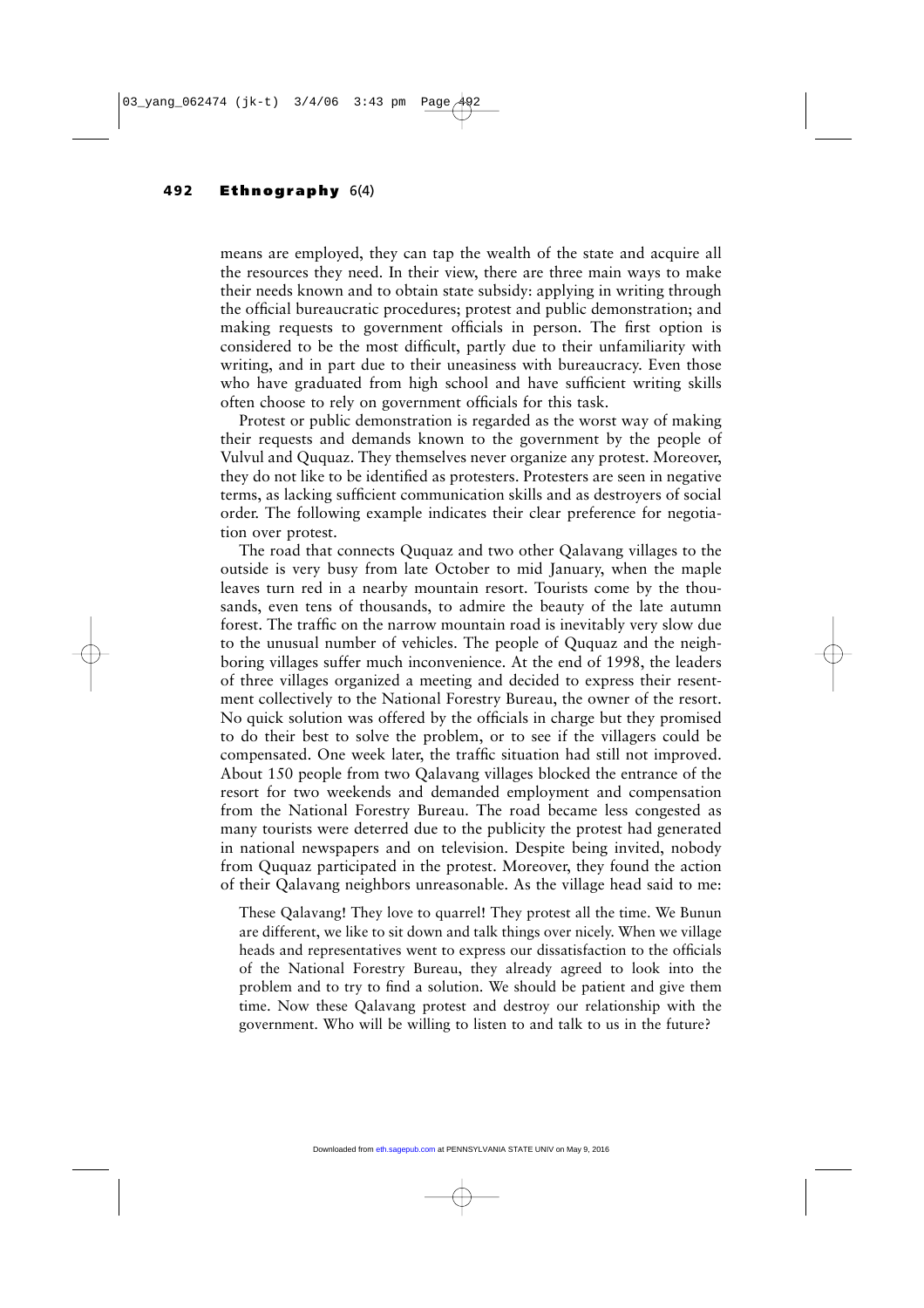This preference for negotiation and communication over protest and resistance has its roots in the past. In the Vulvul area, when the Japanese first arrived, there was fierce resistance and the people learnt a harsh lesson when they were massacred by armed Japanese police. Until the end of Japanese colonization, Vulvul was under the threat of artillery bombardment. In Ququaz, the Bunun discovered the benefits of negotiating with the Japanese before their Qalavang enemies did, and are still proud of their better relationship with the authorities. As I was often told: 'the Japanese found us Bunun easy to communicate and cooperate with. They loved us and hated the Qalavang.' Historical experiences have taught the people of both settlements that when the colonizers cannot be gotten rid of, it is better to negotiate and cooperate with them.

'Sit down and talk things over nicely', or making requests to government officials in person, is the most popular option and is also regarded as the most effective one. Therefore, the people of Vulvul and Ququaz always emphasize how important it is to have someone from their village or someone they know personally in the government and local council. They often encouraged me to take national civil service exams and to become an official in their area not only because I was regarded as being very good at writing, but also because they wanted someone they knew personally in the local government. However, most government officials are not relatives or neighbors, and great emphasis is placed on building personal relationships with them.

Eating and drinking together play an important role in the establishment of a relationship with government officials. There are two main occasions when the people of Vulvul and Ququaz directly interact with government officials: when government officials come to the village for meetings, policy promotion and inspection, and when they visit the local administrative center and government office. When government officials come to the village, they are well received and entertained, mainly but not exclusively, by local political leaders. Chickens, ducks and other livestock are slaughtered for them. Rice wine, beer and other drinks are also a must. When it's available, wild meat is provided and is particularly welcome by the guests. Entertaining government officials is an important task for local political leaders, and the villagers judge them by how well they perform it.

When the people of Vulvul and Ququaz visit the local administrative center and government office for land registration, welfare application or other purposes, and things do not proceed smoothly, they also try to solve the problem by entertaining the official in charge. I first learned of this situation from my own experience, when I wanted to obtain a copy of all household registrations since the Japanese colonial period, during my fieldwork. The experience of trying to obtain this information from the Haitung Household Registration Office was extremely frustrating. Despite two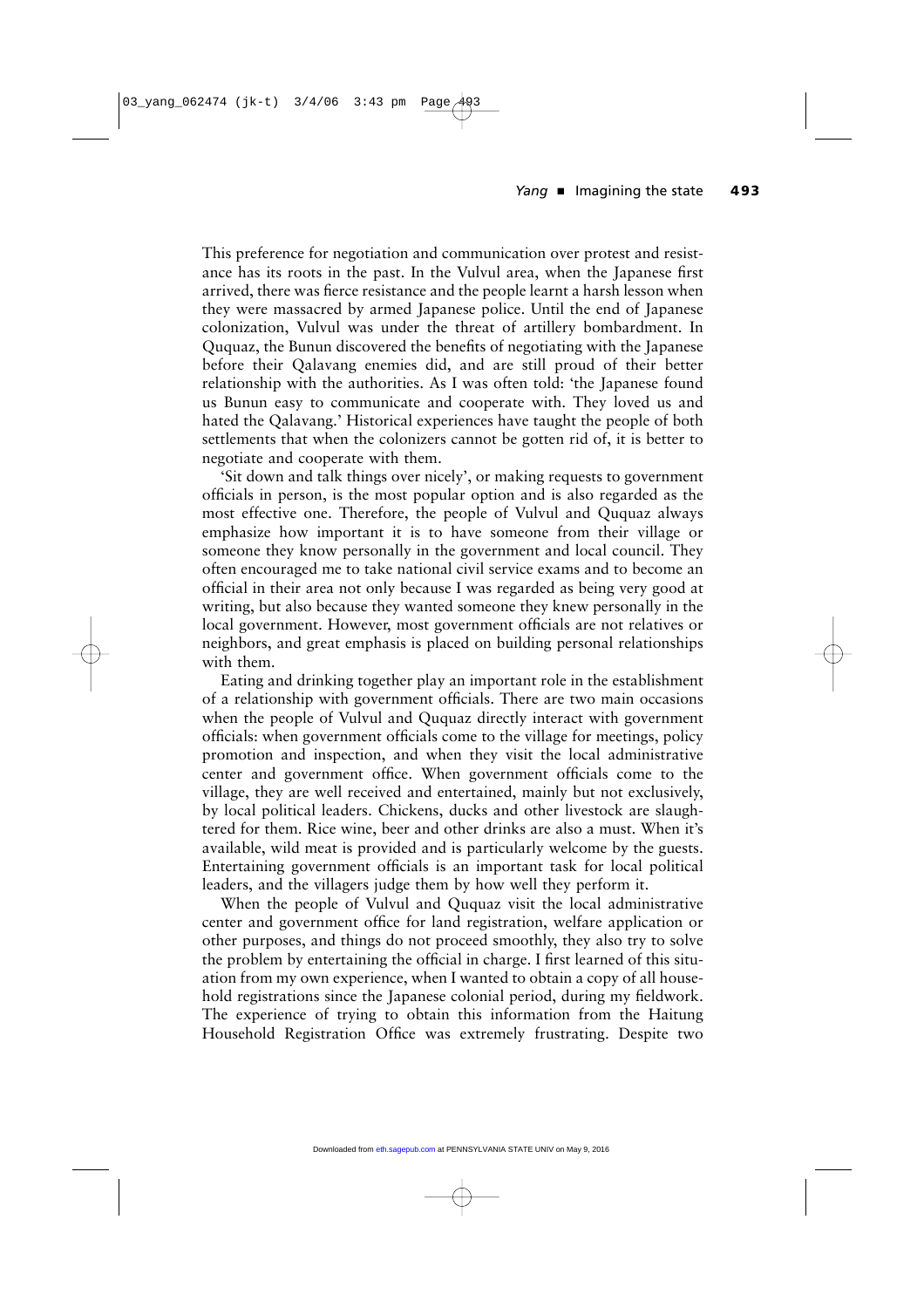official references issued by the Institute of Ethnology, Academia Sinica, which I presented to the Head of the Household Registration Office, and the phone calls the local governor had made on my behalf, there was no success after several visits. When I came home, still empty-handed after I had tried everything I could think of, my adoptive father asked me if I had any extra money. He told me the reason I had had so many difficulties was probably because the Head of the Household Registration Office 'wanted to eat', a desire he had judged possible from his previous experience of dealing with government officials. After my own deeply unpleasant experience, I heard of many similar instances from the Bunun. The request for a feast, whether implicit or explicit, imagined or actualized, could come from government officials irrespective of their ethnic background. For instance, a proposed pay rise for nursery teachers was boycotted by the council of Haitung township, composed entirely of elected Bunun representatives, not for the lack of sufficient funding but because the teachers had failed to 'express gratitude' to them. After the nursery teachers, all of whom are Bunun, paid for the council members to have a feast in a restaurant, the proposal was finally granted.

It must be stressed here that the people of Vulvul and Ququaz do not think offering a government official food and drinks is bribery, nor do they think the official's acceptance constitutes corruption. Rather, eating and drinking together with government officials is regarded as *pinaskal*. *Pinaskal* means everyone is happy, satisfied and blessed by each other. It is very similar to the notion of conviviality discussed by Overing and Passes (2000), which not only indicates a psychological or emotional state, but also includes a moral aspect, relating to egalitarian and non-coercive form of sociality. For the Bunun, sharing food and drinks often creates an intimate, convivial and, more importantly, an equal relationship among the participants. Sharing a feast can mitigate differences in status and it also enhances communication. At the same time, intoxication takes one's reservation and shyness away, and makes it much easier to make requests. It softens the heart (*is-ang*) and moves the listener to show pity and compassion.

From the above, we can see that for the Bunun, the state is not an autonomous, external entity separated from social life, but rather is constructed through their interaction with government officials. The image of state as *sasaipuk*, a provider and caretaker, is connected to the use of kinship idiom in the historical processes of colonization. However, there are significant differences between the political implications of kinship, as perceived by the Bunun, and as by their colonizers. When the Japanese and the Nationalist Party use the trope of parents and children to describe the relationship between the Bunun and the state, they place emphasis on the superiority of the ruler, and the attempt is to 'substantialize hierarchical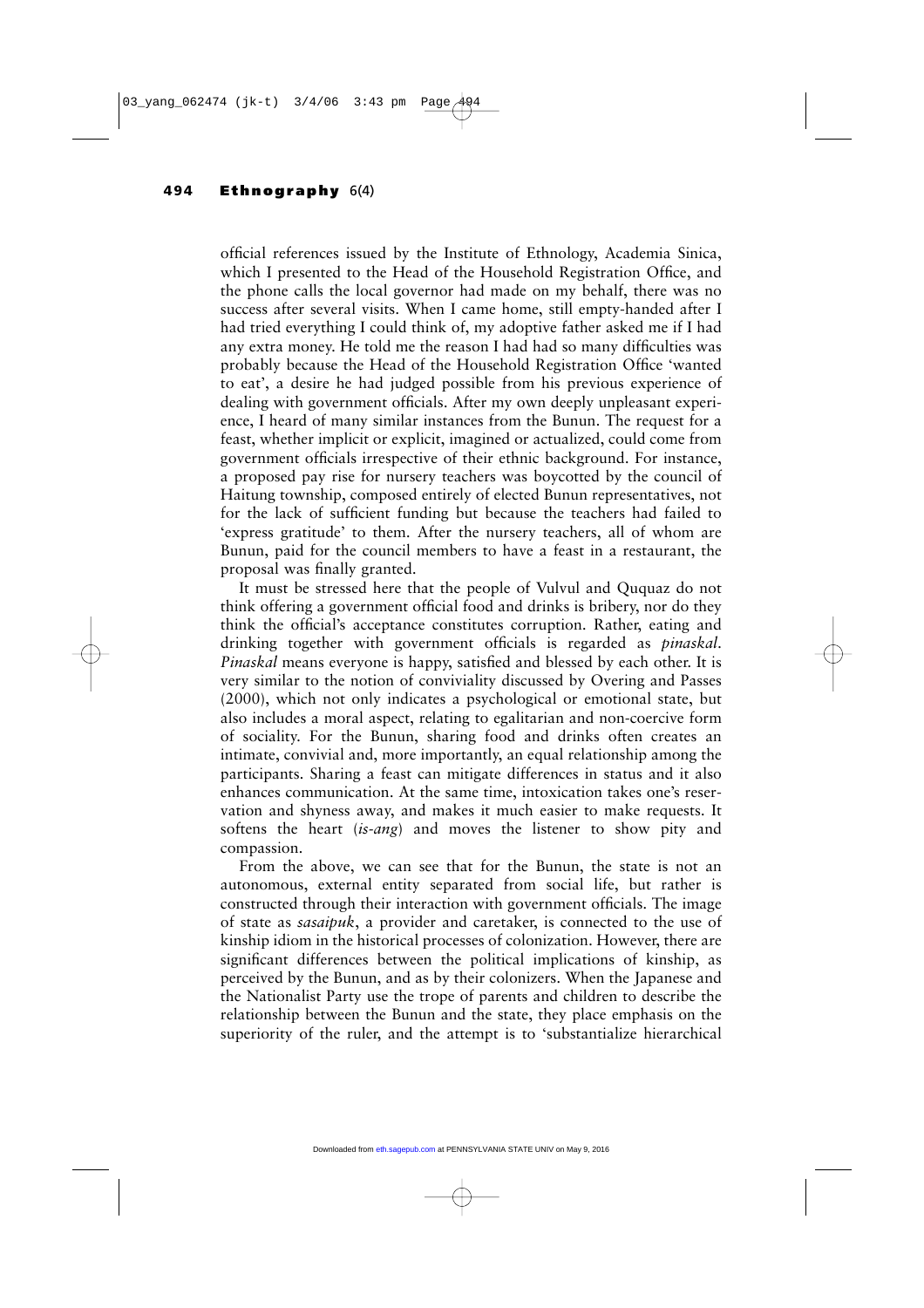social relations' (Alonso, 1994: 385). For the Bunun, kinship is less about the construction of superiority and debt, and more about intimacy, protection and reciprocal moral commitment. They strongly emphasize that those with greater power should protect and show compassion and love to those who are weaker (Mabuchi, 1987[1974]: 232). The provision of food, money and other things, both in everyday life and on ritual occasions, objectifies such love, sympathy and protection. Also, the hierarchy such provision may entail is discouraged and downplayed by the Bunun. The acceptance of such provision does not lead to the loss or diminishing of autonomy. Therefore, the Bunun recognize and accept the government's responsibility toward them without perceiving it as diminishing their own autonomy.14

The notion that those with greater power should protect and show compassion and love to those who are weaker is not only applied to the domain of kinship, but also applicable to the relationship between political leaders and followers. *Sasaipuk* is not only a kinship idiom, it is also a political idiom. Since the Bunun conceptualize the state mainly through their interaction with government officials, it is necessary to examine more closely how they perceive them.

#### *Saspinal* **and political leadership**

Government officials and local political leaders are both addressed as *saspinal* in Bunun. The Bunun do not make a clear distinction between various kinds of state officials. From the president to low-level bureaucrats such as the land registration officer, all are called *saspinal*. <sup>15</sup> As representatives of the state and mediators of the relationship between local people and the state, the Bunun apply to *saspinal* similar expectations of the state, as expressed in the notion of *sasaipuk*. *Saspinal* should behave in a generous, caring, sociable and helpful way. Good *saspinal* are said to be attentive to ordinary people's needs and always willing to help them in various matters, ranging from giving them a lift to the town, visiting them in the hospital and mediating disputes to assisting in the application for bank loans or government grants. They should be sociable, willing to eat and drink with 'nobody' (someone without any title) from the same bowl or cup without hesitation, and to enjoy mixing with them. Also, they should be generous in using their own money to buy food and drinks for others. Certainly, one of the most common criticisms directed against *saspinal* is that they are selfish and stingy because they seldom use their own money to buy food and drinks for others. Moreover, such stinginess indicates their lack of care and concern for ordinary people. One important way in which the *saspinal* can show their generosity and caring is to donate money in public, usually in a conspicuous fashion, to all sorts of communal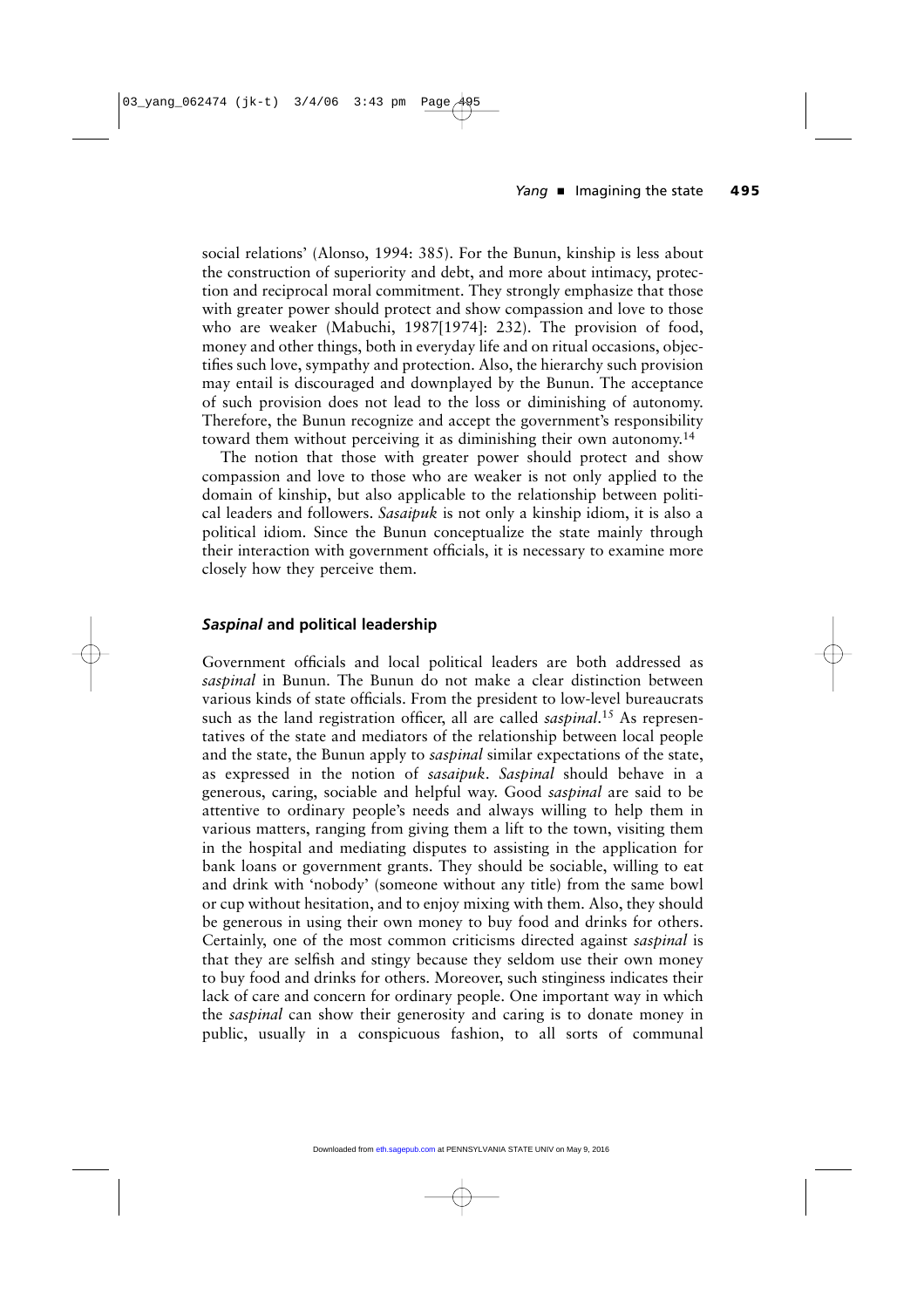activities. This money is mostly used to buy food and drinks. As mediators between the Bunun and the state, local political leaders should also possess certain abilities, such as fluency in the national language and literacy. Being assertive, articulate, knowledgeable and confident in dealing with higher government officials on important occasions is essential as well.

The term *saspinal* literally means 'strong and powerful protector' or 'someone to rely on'. From previous studies of the Bunun, we can propose two interpretations of how it came to be used to refer to political leaders and government officials. One is that *saspinal* was established under the threat of headhunting and the need to organize defense strategies and tribal warfare more efficiently.<sup>16</sup> Under such conditions, several settlements would form a 'tribe' and a *saspinal* was elected by the tribal committee, composed of clan elders. Men from the precedent patrilineal clan in the tribe had more advantage in gaining support and being elected. However, personal ability and experience was also essential. A *saspinal* was the guardian of customary laws and was responsible for calling and chairing tribal meetings. The decisions of the tribal meetings were executed under the supervision of *saspinal*. *Lavi-an* (military leader) and a group of *mamangan* (warriors or brave men) were responsible for warfare, defense and the training of young men (Ma, 1985: 39–44). While a *saspinal* was still physically strong, he also led in headhunting as *lavi-an.* When he became old, another strong man was elected as *lavi-an* (Chiu, 1966: 156). After the threat of headhunting warfare had diminished, the 'tribe' system would dissolve and each settlement regained its independence and autonomy. Traditional *saspinal* demonstrated the characteristics of a Southeast Asian 'man of prowess', as discussed by Wolters (1999), in so far as he attracted followers through his personal ability and achievement, rather than through institutional support.17 The other interpretation links the emergence of *saspinal* to the advance of colonialism in Taiwan. Sayama (1988[1919]: 51) mentioned that the Bunun had no official position for a settlement leader, and that things were decided by the elders of patrilineal clans. Under Ch'ing China, every Bunun settlement established a leader called *saspinal*, who was responsible for internal and foreign affairs. Huang (1998: 133) thought *saspinal* only appeared under Japanese colonial rule. The Japanese appointed the traditional military leader *lavi-an* as '*Tomuk*' (chief) for the purpose of indirect rule, and the Bunun called an appointed chief *saspinal*. Compared with traditional *lavi-an* and ritual leader *lisgadan lus-an*, the *saspinal* was more powerful because of the support of the colonial government.

Both interpretations point to the connection between the establishment of political leadership and external threats. I think the former better explains the emergence of *saspinal* as a 'strong and powerful protector', while the latter shows how the role of *saspinal* was transformed under the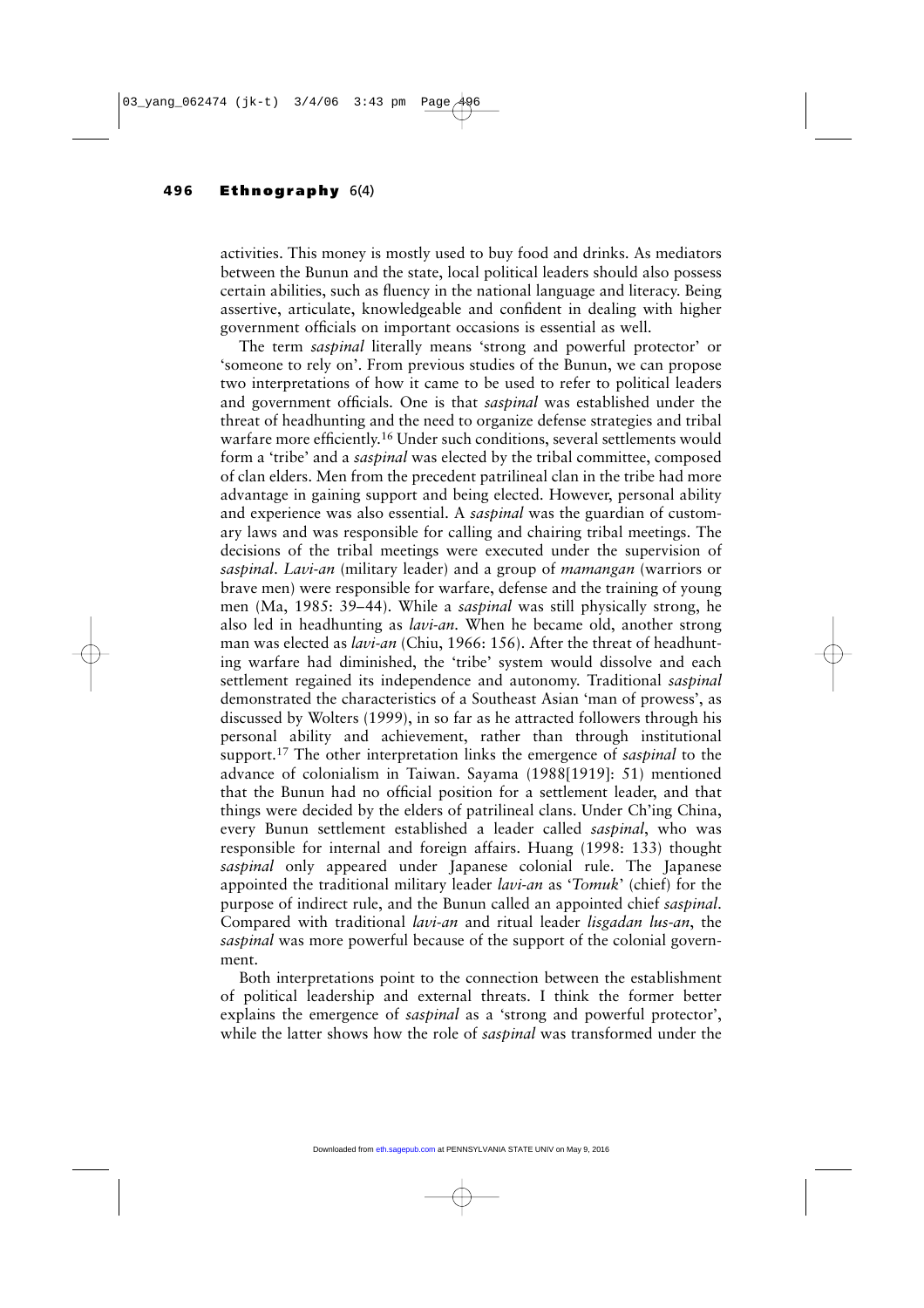advance of the colonial state. From being political leaders who were responsible for mediating in internal disputes and foreign relations, such as warfare and peace covenants, *saspinal* have transformed into government officials whose power comes not only from internal support but also from the state.

The abolition of headhunting and the top-down intervention in Bunun political leadership by the state brought about certain shifts in the role of *saspinal*. However, there are also some continuities with the past. Today, *saspinal* are still subject to similar moral evaluations by the Bunun. As in the times of headhunting and tribal warfare, *saspinal* should have courage, valor and confidence in dealing with the outside world. When it comes to their relationship with ordinary Bunun, they should demonstrate love, care, compassion and protection toward them. It is emphasized that without the latter a *saspinal* is not truly strong and powerful. Although the official position provided by the state has a certain authority, a *saspinal* is not really influential without the support of other people. Moreover, if a *saspinal* is regarded as trying to impose himself upon others, he may place himself in danger of a witchcraft attack.<sup>18</sup>

Up to this point, I have discussed some aspects of the relationship between the state and the Bunun of Vulvul and Ququaz. I have tried to highlight the importance of the culturally specific ways in which the Bunun conceive and imagine the state. Through their own idiom of kinship and power, the Bunun have tried to transform the state, initially an external and imposed authority, into a caring provider that they can negotiate with, and make demands on. The state has also drawn on a similar, but not identical, kinship idiom to incorporate the Bunun, pitiful children in the infancy of civilization, into its rule. As a result, there is a dialectical integration between the two. Despite their marginality, one cannot describe the presentday Bunun as 'both outside and subject to state power' (Tsing, 1993: 26). The people of Vulvul and Ququaz cannot be, and no longer want to be, outside state power; instead they are forging a moral discourse of the state that holds it accountable in terms of the delivery of material and social goods.19 In the following, I will demonstrate further how these ideas about the state and government officials are put into action through the discussion of a particular activity.

#### **Compliance,** *saspinal* **and mediating the relationship with the state**

Early one August morning in 1997, Tama Dahu, the leader of the Bunun Traditional Music Troupe, reminded the people of Vulvul over the loudspeaker to gather in front of his house at noon. They were going to Sulaian to perform songs and dances for visiting government officials. As it was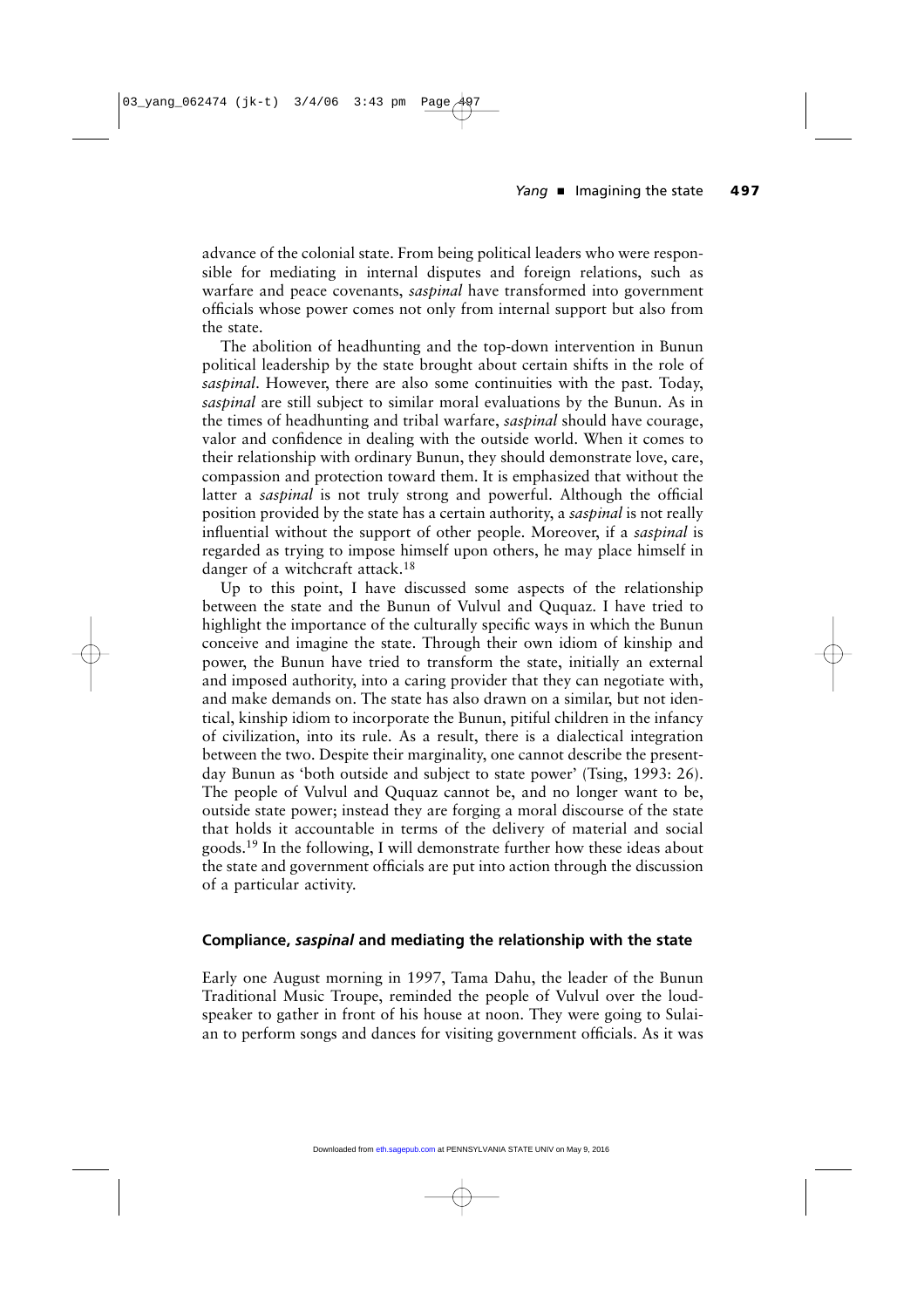the high season for cash crops, people still went to work in the vegetable gardens. At noon, they rushed back from work and got ready quickly. At 1.10pm we arrived at the Processing Center for Agricultural Products of Haitung township at Sulai-an, where the annual inspection of the Social Development Project for Aborigines was going to be held. The center, a new building with a large concrete front yard and fences, was decorated with colorful flags, banners and sculptures. Most of the officials from the Haitung township office and all the village heads were already there. They had been preparing for the presentation since early morning. Everyone was serious and nervous.

This annual inspection was also a competition, and marks would be given by a team of officials from the central government. The top three from all the aboriginal townships would be awarded substantial prize money. The first prize was NT\$1.2 million, the second prize 1 million, and the third prize 0.8 million. More significantly, all local officials thought this was an important opportunity to impress the central government, so that Haitung would find favor in terms of the distribution of government funding and subsidy in the future.

The people of Vulvul changed their clothes by a ditch. Women put traditional costumes on top of the clothes they were wearing, and painted their faces with make-up. Some complained about the awfully hot weather, and enviously watched the men, who were wearing traditional short black skirts. When they were ready, the Vulvul village head instructed them to gather under the tent of the 'traditional carving class', where some wooden carvings were displayed. In the other tents 'traditional weaving', agricultural specialties and a television showing a video of festivals and rituals were displayed.

We waited for the visiting officials for about an hour. When they finally arrived at 2.20pm, local officials asked the people of Vulvul to stand in two rows, with women in the front, and to welcome the guests with applause. Without paying much attention to the ordinary Bunun, the guests went directly into the building where the presentation would be held. The meeting room was carefully decorated with posters promoting development projects. Every official received two pamphlets, one introducing the program for the afternoon, and the other explaining the implementation of the Social Development Project locally.

I looked at the implementation pamphlet with great interest. I was struck by how much money the Haitung township had spent on economic development in the last year alone: more than NT\$100 million! This was in sharp contrast to the amount spent on 'cultural projects': less than a million. Although the decoration and exhibition of the entire space focused on displaying Bunun 'traditional culture' and reflected some changes in government policy regarding aboriginal people (from assimilation to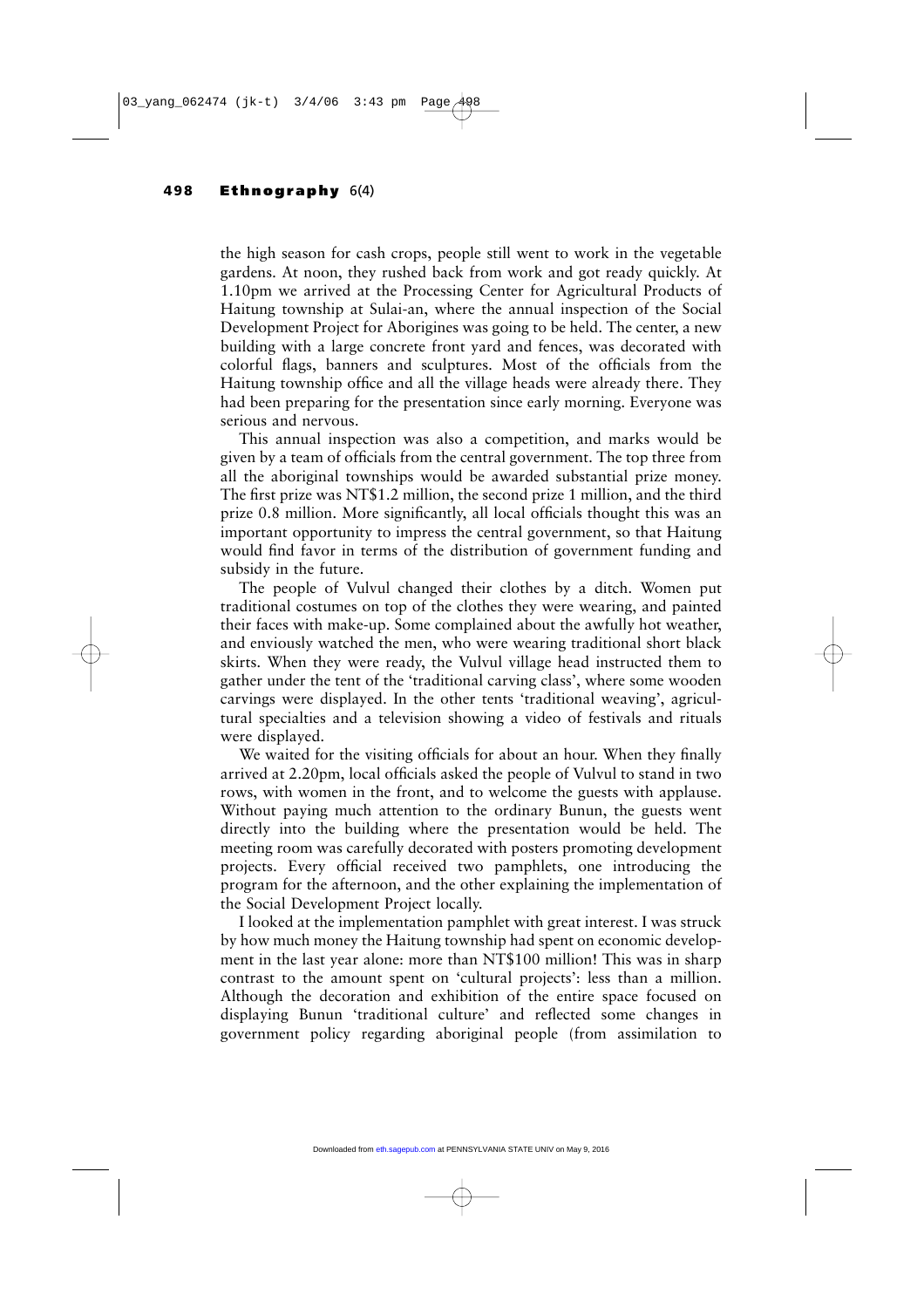multiculturalism after the abolition of martial law in 1987), the very purpose of the Social Development Project was still 'to improve the relatively backward living conditions of aboriginal people' and 'to bring progress to aboriginal societies' (Haitung Township Office, 1997: 6).

After the presentation, the visitors moved to the tents outside to watch Bunun singing and dancing performed by the people of Vulvul. They were treated to local specialties, such as rice cakes (*muci*), rice wine, passion fruit, pickled prunes and prune juice. It was not Tama Dahu but an articulate young Bunun official, Haisul, who introduced the meaning of each song to the visitors through a microphone. Haisul modified the meaning of what the people of Vulvul were actually singing to suit the changing political situation brought about by government policies so as to please the visitors. For example, when the men of Vulvul were chanting *malastapan*<sup>20</sup> about their ancestors' valor in fighting the Japanese and their own bravery in hunting, he added a few things such as 'we fought the communist bandits for the country in the August 23rd War' and 'now the government has banned hunting so we plant green pepper'.

On the whole, the performance did not attract much attention from the visiting officials, who were very busy eating, and who occasionally clapped their hands before the people of Vulvul actually finished singing a song, which I found very offensive. The performance lasted about an hour. After this was over, the guests set off to inspect development projects in another village, with their car loaded with rice cakes, cabbages, passion fruit, pickled prunes and other local specialties. None of the people of Vulvul got to taste these things.

After the performance, the people of Vulvul went back home with one pig and two boxes of alcohol (40 bottles) which was given to them by the local government as a reward for their cooperation and help. The pig was slaughtered in front of *Tomuk* Tama Mui's house, as the activity today was defined as a 'cultural' one. A Bunun official, Anu, came as the representative of the township office, and gave a short speech to thank the people of Vulvul. The meat was distributed equally among those who participated in the day's performance, but four shares were set aside for Anu to take away for himself and other officials. The entrails and some meat were cooked immediately so that everyone present, including those who had just come back from their agricultural work, could share and drink together. Tama Mui's wife, *Cina* Niun,<sup>21</sup> told me that she was starving because they had been in such a hurry that noon to go to Sulai-an after working in the cabbage garden that they hadn't had much time to eat lunch. She commented: 'We people of Vulvul are very compliant and cooperative. The government called us and we rushed down [the mountain] immediately'.

During the day's events, the people of Vulvul actually had very little direct interaction with the visiting officials. Local Bunun officials acted as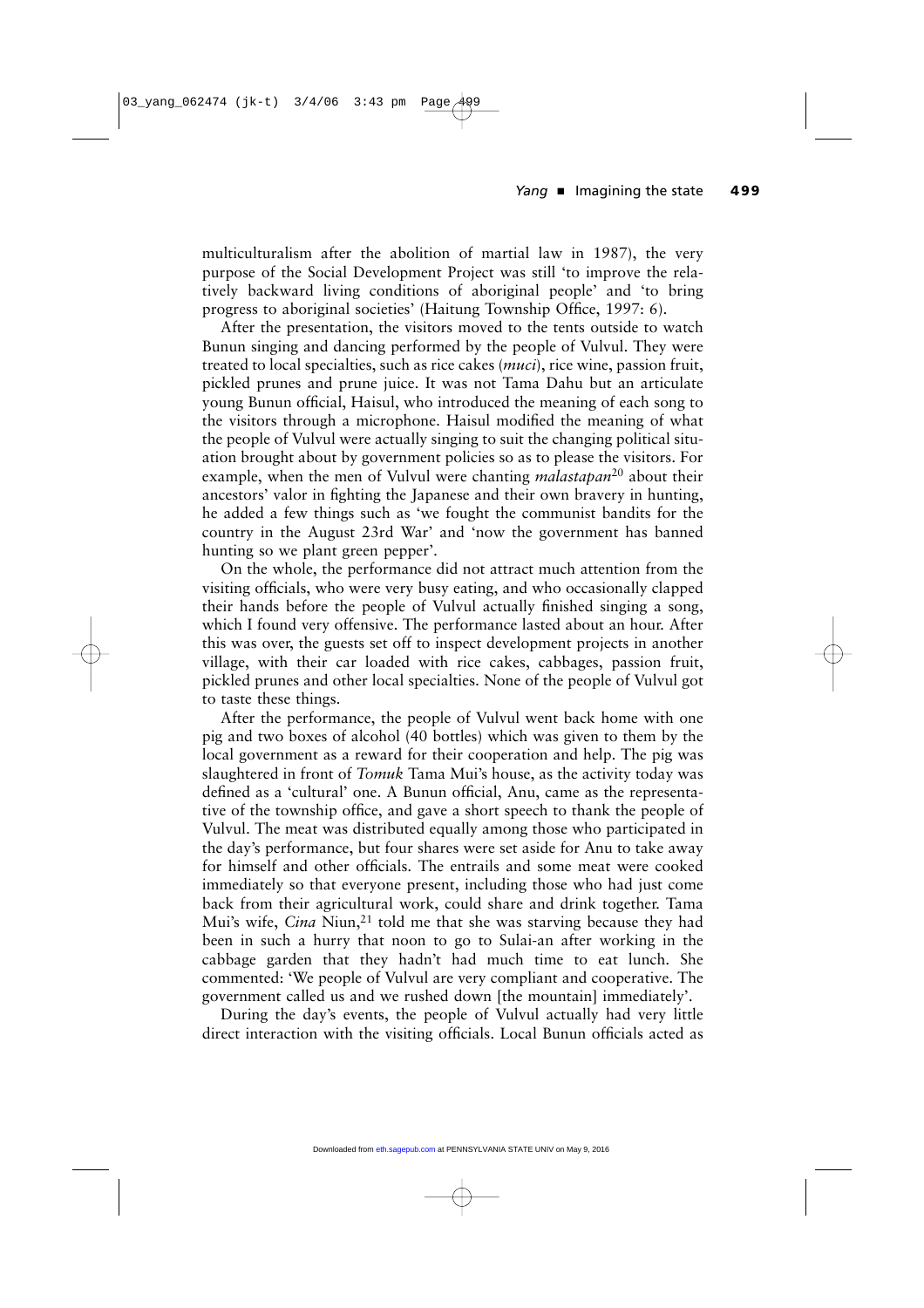mediators between them and the visiting *saspinal*, and interpreters of Bunun 'traditional culture'. The performance of traditional singing and dancing was part of the attempt to please and impress central government officials, along with the provision of all kinds of food and local specialties. The guests were also treated to two restaurant feasts, one at lunchtime and another in the evening. The purpose of all this effort was to create better opportunities for tapping more money and resources from the state.

The people of Vulvul were impressed by the work of Haitung local government, and were satisfied that local *saspinal* had shown their care and appreciation for them by providing them with the pig and the drinks. Some young people who didn't go to Sulai-an but stayed to finish their work in the vegetable gardens were curious about the afternoon's activity, as they joined the pig feast. When they learnt that none of the ordinary villagers had been able to share the home-made rice cakes because they had all been taken home by the visiting *saspinal*, they began to criticize these officials as greedy and neglectful. As a young woman, Maidal, said:

These *saspinal*! It is not enough for them just to eat here, they also want to pack and bring food home. Ha! The Han-Chinese criticize us aboriginal people and say we're dirty, but they eat our food more than we do every time. The *muci* and other things which were given to them by the township office, I wonder whether it is a kind of 'bribe'?

The notion of bribery has only developed recently. At the moment, there is no specific term in the Bunun language which means bribery, and it is usually referred to using the Mandarin word *hue-luo*. When my adoptive father suggested I host a feast for the head of the Household Registration Office, as mentioned above, he did not think it was a form of bribery. Rather, it was a means ordinary people could use to make things easier for themselves. To eat and to drink with the officials can help create a suitable context in which to make requests and negotiate what is hopefully a longterm, amicable relationship. As I will show below, the pigs, food and drinks provided by candidates in elections are not considered as bribery either. Rather, feeding and sharing are seen as the right means of constructing a social relationship.

The way in which the visiting *saspinal* packed rice cakes and other food into their cars, instead of asking the people of Vulvul to share with them, demonstrates their lack of care and love. They failed to meet the Bunun expectations of how *saspinal* should behave, and were therefore criticized. In this activity, the Bunun ideal that those who have greater power should protect and show compassion and love to the weaker ones is fulfilled only among the Bunun themselves, between local Bunun officials and the people of Vulvul. This ideal is not realized where the visiting Han-Chinese officials from the central government are concerned. The notion of bribery points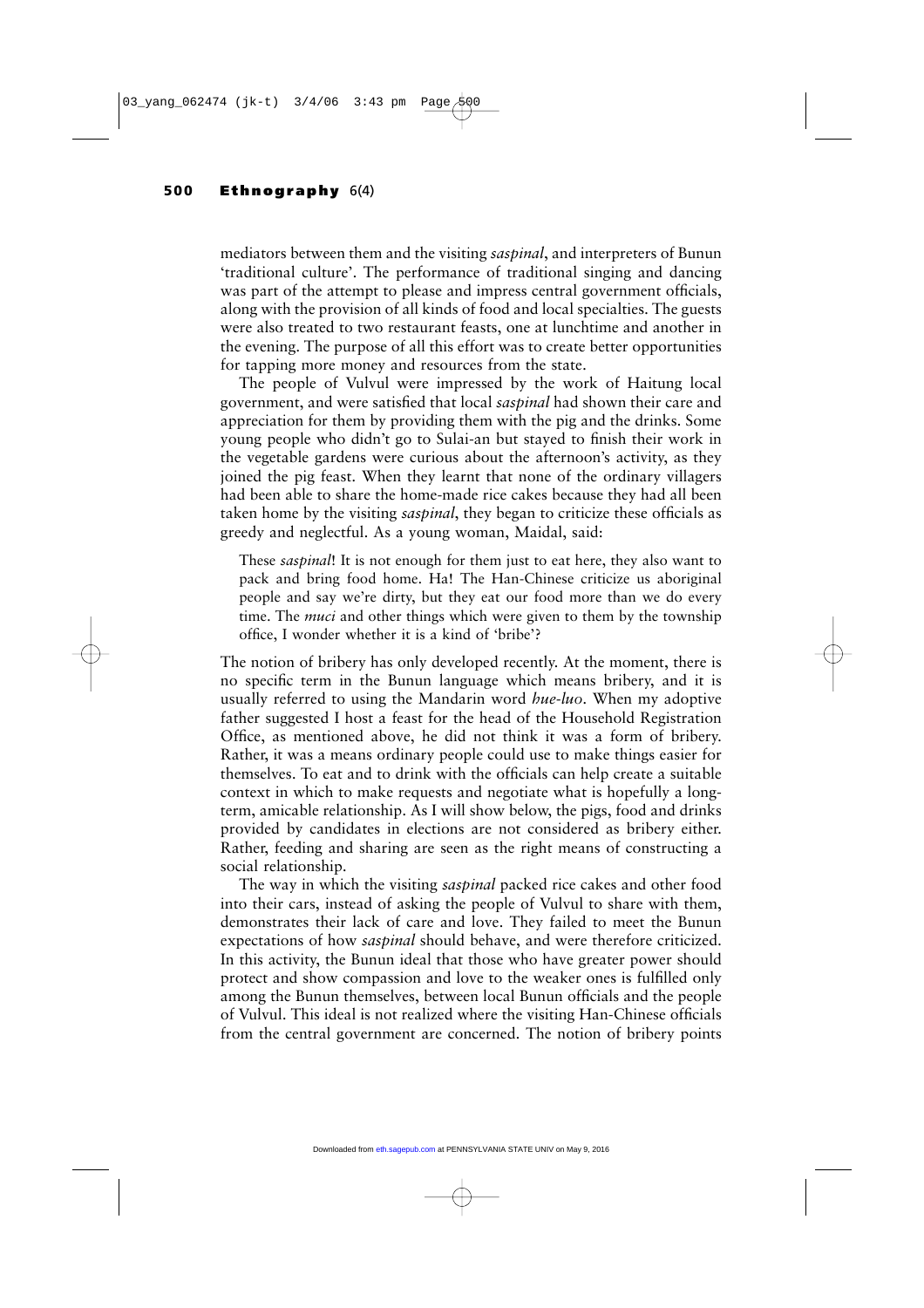to the limitations of their attempt to transform the power discrepancy between themselves, government officials and the state into reciprocal moral commitment. Such attempts and difficulties also manifest in the specific ways in which elections – the very institution by which *saspinal* are produced in the contemporary context – are conceived and organized among the Bunun.

### **Elections: rituals of unity and division**

The first thing I learned about elections among the Bunun is that a single candidate for a single office is regarded as good (*masial*), if not the best. This seems to be at odds with the very purpose of electoral politics itself, that is, free choice. As pointed out by Comaroff and Comaroff (1997: 125), democracy in the West has a hegemonic, indeed even ontological, association with freedom and self-expression with choice. However, the Bunun term for election and voting is *mansupaz*, which literally means stamping and indicates nothing to do with choice. Moreover, the chance to choose from several candidates presents a dilemma for the people of Vulvul and Ququaz. As election to them is less to do with political views but more about social relations, choice all too often means conflicts, division, competing loyalties and difficult decisions. Who are you going to vote for during local elections: a member of your patrilineal clan or your affine, your good friend, or your next door neighbor? Do you vote for your fellow church member, or for the one who seeks re-election and has more experience in dealing with the state? Thus, a choice of candidates is not pursued by the Bunun. Many of them complain about the difficulties they face in deciding who to vote for when there are several candidates. Some families solve the problem by distributing votes equally to each candidate. Others are so overwhelmed by competing loyalties that they deliberately go hunting or visiting relatives elsewhere in advance to avoid voting.

Despite their dislike of competition in local elections, after the abolition of martial law in 1987, it was usual that more than one person would show an interest in standing for an election several months, or even a year, before it took place. Understandably, it takes great effort to persuade some of them to stand down. As I was frequently told, negotiations before the (Nationalist Party) nomination are more important than the election day itself. This is what decides an election. This is definitely true when only one candidate nominated by the Nationalist Party stands for one seat, which is what the pre-election negotiations aim to achieve.

A wide range of social relations and connections are mobilized in preelection negotiations, such as kinship, church fellowship,22 friendship, party membership, neighborhood and so on. Among them kinship is the most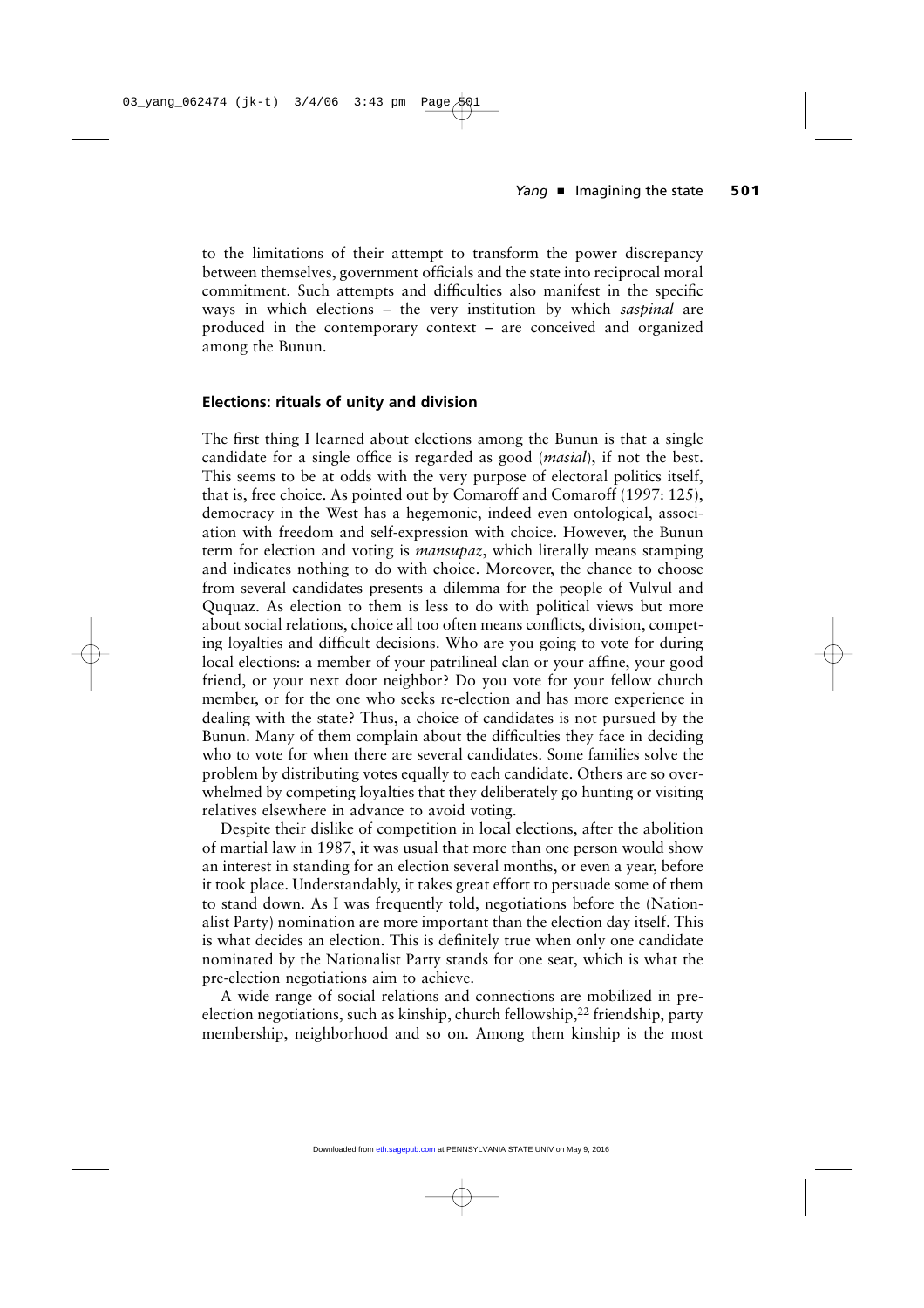important, as most people in Vulvul and Ququaz still take social obligations toward kin seriously. Requests from affines are particularly hard to turn down, as I was told repeatedly. When my adoptive brother Nihu intended to stand as village head in the election in 1990, another man from Evago also showed interest. A member from my adoptive family's patri-clan, whose sister married into Evago, went to persuade his *mavala* (affines) to stand down and succeeded. The compelling quality of the *mavala*'s request is to do with the fact that affinal relationships are considered harder to mend when they are damaged. It is also related to the possible harm it may bring – misfortunes and bad death – when the taboos (*samu*) against disrespect between affines are broken. The Bunun also think that children's health relies significantly on protection from the members of their mother's patrilineal clan (*tankanai-an*), whose blessings or curses are considered to be the most powerful and effective (Mabuchi, 1986).

Although the Bunun place much emphasis on consensus while electing *saspinal*, a process they call *mapintasa* ('becoming one' [voice or opinion]), it is very difficult to make a unanimous decision when they no longer live in small clusters of large extended families. These pre-election negotiations do sometimes fail, and more than one person might insist on standing for one office. The Nationalist Party will assess the ability and popularity of each person and decide to nominate one candidate, or not to nominate anyone and to 'open' the election to competition. In local elections (at village and township level), there is a strong sense that the person who gets nominated will eventually win the election.

Elections cost a lot when there is more than one candidate. This is another reason why the Bunun prefer a one-candidate-one-seat situation. It is clear to them that when candidates spend a lot of money on their campaign, they will try to earn it back through the mismanagement of government funding or by receiving bribery from construction contractors after they have been elected. There is a widespread suspicion among the Bunun that *saspinal* eat money (*mon sui*). When *saspinal* are preoccupied with getting back the campaigning costs they have spent, they easily become selfish and greedy, and neglect their responsibility and obligation toward those who voted for them. When this happens, it is the ordinary people who have to suffer the consequences.

Even when there is just one candidate, elections do not proceed quietly. Various formal meetings and electoral rallies are held to ensure good support, or a 'good performance', in the words of some Nationalist Party workers. However, these meetings and electoral rallies are considered dull occasions, and what happens in the feasts afterward is much more important and exciting. As the head of the Haitung Nationalist Party office told me: 'Meetings are not important. What is important is that after the meetings we send the women home and drink together'. Social networks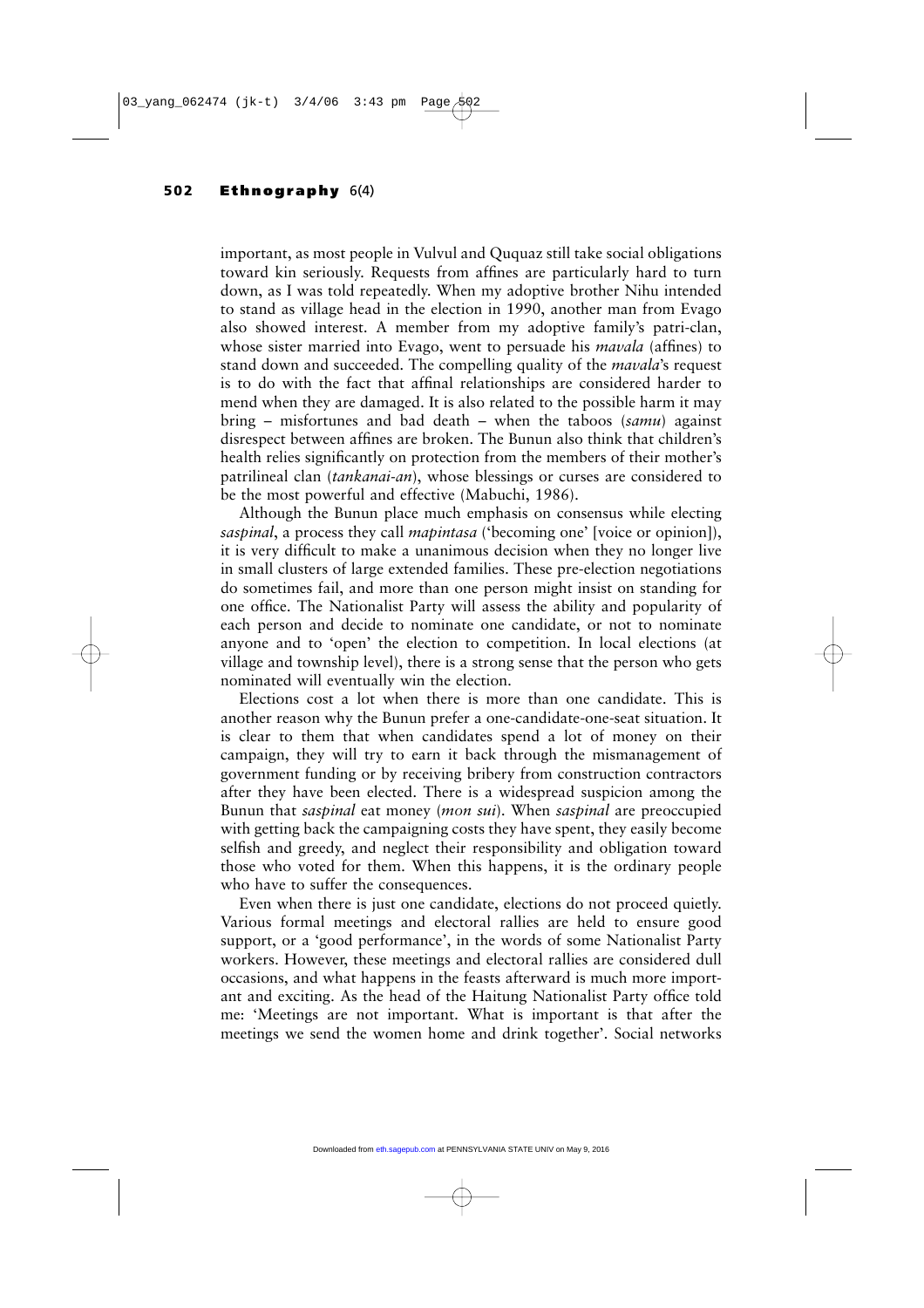are more effectively mobilized and decisions are usually made in these drinking sessions.

On the election day, every adult in the settlement will turn up to vote. Even those who spend most of their time living in their field huts will come down to the village specifically for the election. The people of Vulvul and Ququaz feel strongly that they must vote because 'if you don't vote it means that you don't love the state'. They always disapprove of my decision to stay in the village and see what happens on election day, rather than to go home to vote and to fulfil my obligation as a citizen. Moreover, to choose deliberately not to vote is regarded as a kind of protest, something they want to avoid. I remember vividly when my adoptive sister-in-law Apas expressed her reluctance to vote during a provincial election, because she had just turned 20 and felt unconfident doing something she had never done before, my adoptive father was adamant that she must vote. As he said to her: 'if you don't want to vote you have to hide in the mountains in advance. Now you are at home and you must vote, otherwise you will be criticized by others as protesting against the state'. So Apas went to the polling station to cast her ballot.

Several times during the election day, the village head repeatedly reminds the villagers of their duty to vote over the loudspeaker. A small group of people, usually men, gather outside the polling station and drink together from the early morning. They greet everyone and drag over those who have come back from the cities just to have a few drinks with them. Several such drinking groups are formed in the village, in the front yards or inside the house, as the election brings migrant workers home. There is a kind of hustle and bustle in the village. The festive atmosphere reaches its peak in the evening, when the 'election pig' provided by the elected candidate is slaughtered and distributed.

It must be stressed that the food, cigarettes, betel nuts and drinks provided by the candidates at their campaign offices and distributed by their assistants when they tour around the villages are not in any way considered to be a form of bribery. They are just part of the everyday give-and-take which is intensified during the election, and an indication of the candidate's generosity. Nor is the pig promised by the candidate beforehand and distributed after the election a form of bribery. The election pig is distributed and a feast held in the manner of *mapinaskal*, a traditional Bunun way of expressing thanks, love and blessings. It creates a mutual moral commitment between the *saspinal* and his followers, a reciprocal relationship, in which, in *Cina* Malas' words, '*saspinal* help and take care of us, and we respect and support him'.

An election can be an occasion for consolidating social relations and community sentiments. Much emphasis is placed on unity, especially in Ququaz where people are intensely aware of their own marginality.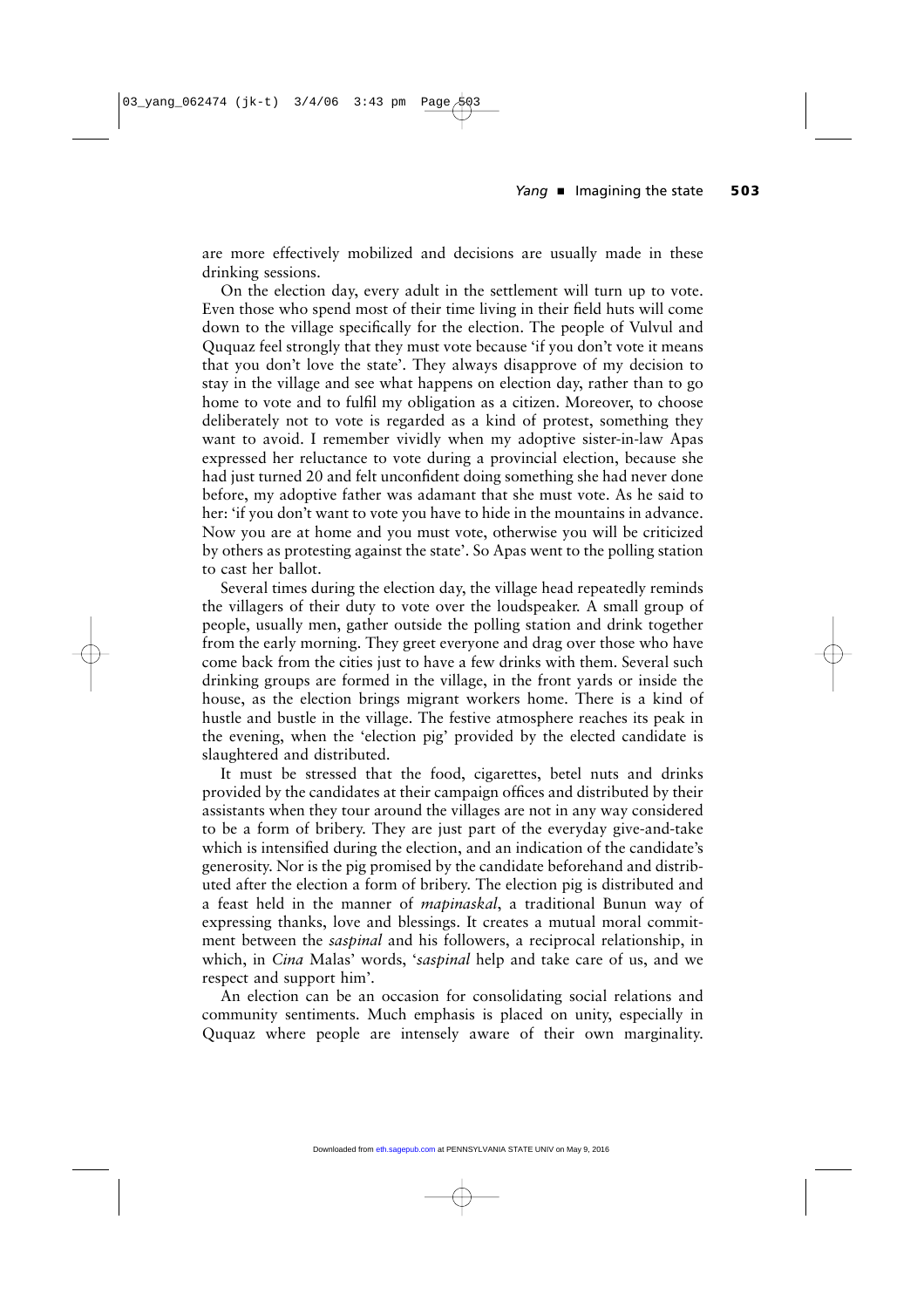However, when there are several candidates and the competition heats up, a lot of tensions, divisions and conflicts can break out as well. Even when the candidates from Vulvul and Ququaz are elected, people look closely at how many votes 'escape' or 'run away', and how many people do not vote for their candidate. When the number is small and insignificant, the people of Vulvul and Ququaz explain it away by concluding that it must be due to a few drunks or illiterate old people who don't know how to vote properly. However, when there are too many 'escape votes', which indicates a plot against their own candidate is afoot, accusations and blame are expressed in public, and this occasionally results in fighting. Those who are suspected are labeled as traitors. Also, the offenders are accused of taking bribes, in the form of money, from the candidates of other villages.

That money is counted as bribery, and food, pigs and drinks are not, is an extremely important distinction. Whereas the former is inimical to the unity of the social group by tempting its members to betrayal, the latter strengthens kinship and other social relations. In fact, the food, pigs, cigarettes, betel nuts and drinks provided by the candidate during the elections are bought from the market with cash. So why do the people of Vulvul and Ququaz maintain such a strong distinction between the two? To answer this question, it is necessary to understand the symbolism of money.

#### **The symbolism of money and the changing political imagination**

For the Bunun, money means different things in different contexts. First of all, it is seen as an agent of change and a prime symbol of commodity exchange. I often heard the Bunun lament the loss of the good old days, when they were self-sufficient and did not rely on money and the market. They grew enough food and the wild animals were abundant. They were happy because they did not have to worry about money. These good old days are gone, since now the Bunun must pay for everything, and often find themselves struggling with a shortage of cash. The market recognizes only money and not persons; when you have no money you are nobody. In this sense, money represents the impersonal nature of commodity exchange.

The introduction of money does not only lead to the disappearance of self-sufficiency, it is also regarded as a major reason for the division and segmentation of big extended families. When it is not properly shared and some family members act selfishly to hide their earnings from others, arguments follow. Money erodes social unity because it encourages the development of self-interest, calculation and conflict. The impersonal character of money and the threat it poses to social unity make it a pertinent symbol for short-term individualistic relations.

However, for the Bunun, what is wrong is not money per se, but how it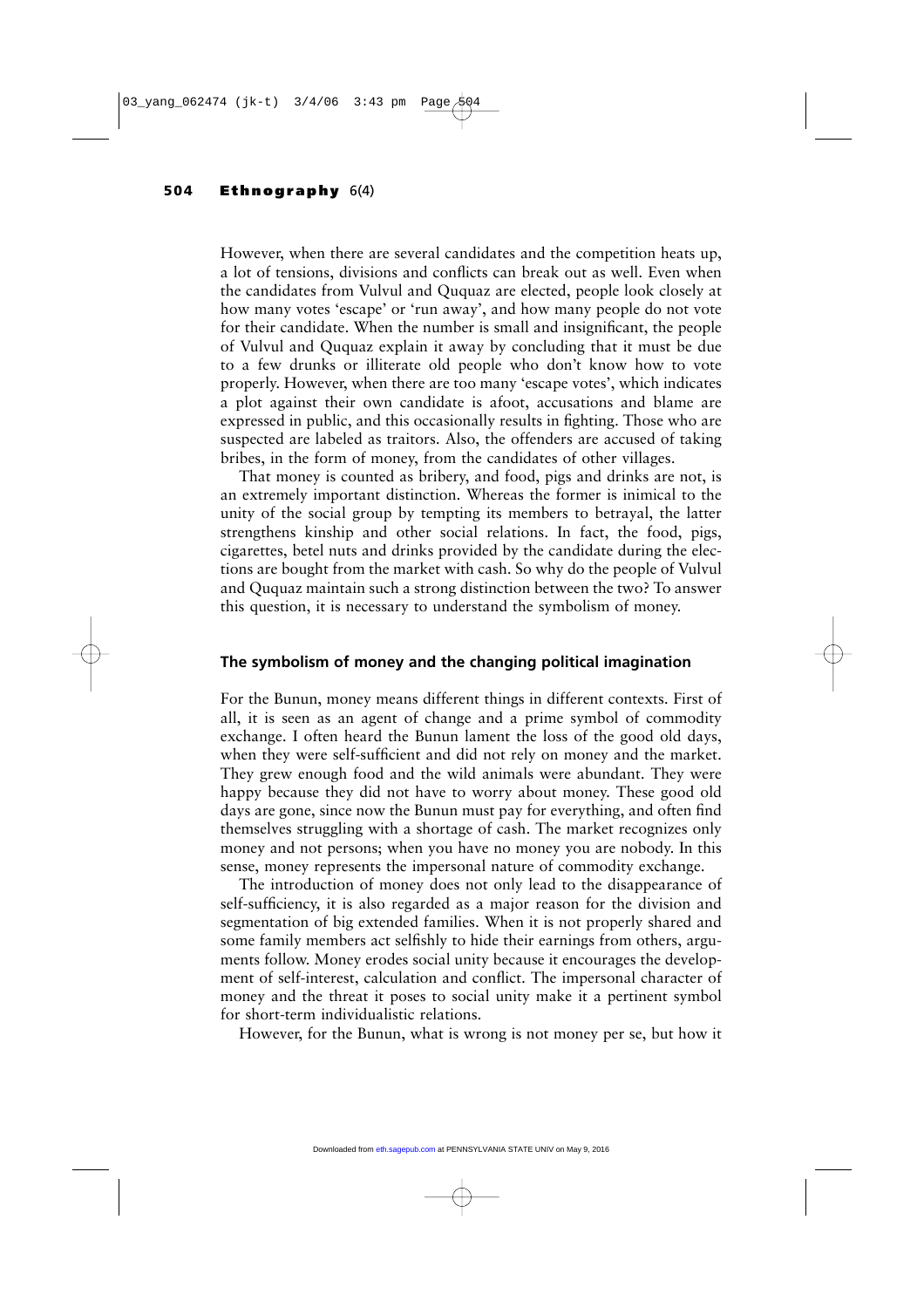is used. Money is not intrinsically divisive. In fact, it is often incorporated into the domain of kinship and social relations in a way that is highly desirable and constructive. In life-cycle rituals marking birth, marriage and death, money is contributed as a gift, which is carefully noted down in a book. It can be a substitute for pigs, food, clothes, cooking pots and machetes, or be transformed into these things in life-cycle rituals without causing any problem. On these occasions, money is a sign of mutual assistance, love and blessings between kin, friends and neighbors. Money as such also commonly appears in day-to-day social interactions. Parents and grandparents regularly give money to their children and grandchildren to buy candies and snacks. *Maladaigaz* (members of mother's patrilineal clan) show their love to the children of their out-married women in another village by giving them money when they bump into each other in the town. When properly contained in the domain of kinship relations, money is morally valued because it facilitates the reproduction of long-term reciprocal commitment and social order (Carsten, 1989; Toren, 1989).

As Parry and Bloch (1989) have pointed out, the symbolism and moral evaluations of money are closely linked with the articulation between the long-term reproduction of social order, and short-term individualistic cycles. The Bunun distinction between money as bribery, and pigs, food and drinks as not, is an attempt to keep these two cycles apart so that the longterm moral commitment is not threatened by the short-term utilitarian relation. Moreover, this is part of the political imagination that seeks to define their relationship with *saspinal* and the state as one of long-term moral relation, and to transform the power of the state from a potentially and historically dangerous foreign force into something positive and benevolent to their community and social well-being.

However, as I have shown above, their attempt to transform the power discrepancy between themselves, government officials and the state into a long-term reciprocal moral relationship is not always successful. At the same time, in reality, the status of money is more ambiguous and shifting. The Bunun distinction between money, and pigs and other goods, has also been challenged by the political changes in the post-martial law era, and as well by the mainstream debate about elections in the mass media, in which the provision of pigs and goods are criticized as bribery. Recently, some young people have started to question whether the food they give to the government officials does in fact constitute bribery, as the visiting officials act in an immoral way. The recognition of the immorality of government officials in various contexts has led some people to think that their support, compliance and cooperation is in vain, and that their relationship with government officials and the state is short-term and individualistic. To take bribes in elections is the best they can get out of such a relationship.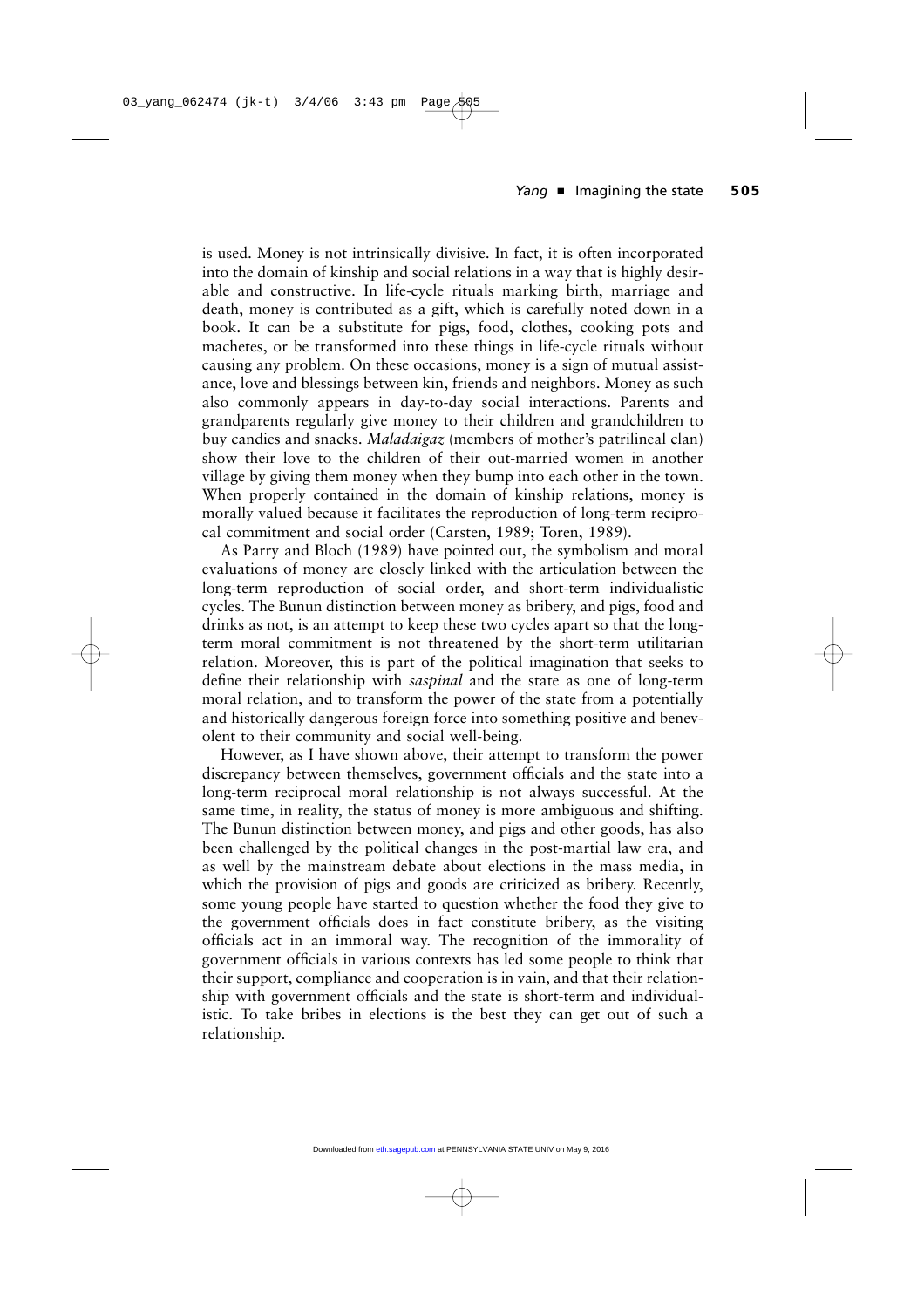In his discussion of 'retail' corruption – low-level routine corruption of everyday experience – in India, Parry (2000) argues that the widespread condemnation of corruption is testimony to the general public's internalization of the universalistic and impersonal values associated with modern bureaucracy. Perhaps the development of the notion of bribery among the Bunun is also heading towards this direction. However, at present, most people of Vulvul and Ququaz still try to establish a long-term moral relationship with government officials and the state. Therefore, they decry those who accept bribery and turn away from their social obligations. In Ququaz, people worry about whether their village will become like the Qalavang villages, which are full of conflicts and have very little social unity, and where people are individualistic and selfish. Such a situation is regarded by the Bunun as very sad. In their view, the Bunun village of Qatu has already become like that. It is a place where not even Bunun candidates can gain support by fulfilling their social obligations; rather, they must bribe constituents to get votes. Moreover, you can never trust the people of Qatu, for they will accept bribery but still feel no obligation to vote for the candidate who has given them the money.

Interestingly, the people of Qatu are also described as protest-lovers because they are not bound by a long-term moral relationship with the state. In the eyes of the people of Ququaz, the people of Qatu are less Bunun and are 'becoming Qalavang'. Given the conflicts, division and disintegration in these villages that the people of Ququaz have witnessed, resistance, far from being the weapon of the weak (Scott, 1985, 1990), is seen as a weapon that can work against the weak.

# **Compliance with a 'personalized' state**

In this article, the state is not treated as a fixed object or a coherent and unified entity, but as a historical and contingent construction. To see the state as 'imaginary' is not to mistake it as an entity with a life of its own, distinct from both the rulers and the ruled, but rather to examine how it has been conceptualized and made socially effective through particular symbolic devices and cultural practices. Therefore, how the Bunun encounter and perceive the state is examined in this article, with emphasis placed on the fact that Bunun images of the state as *sasaipuk* and the government officials as *saspinal* are rooted in their culture and colonial experiences. As pointed out by Gupta (1995) and Das and Poole (2004a), at both the margins of the polity and at the local level, encounters with the state are often experienced in an intimate way, whereby power is embodied in local officials. These interactions with local bureaucracies mediate the state's abstract existence, and encourage the Bunun to construct a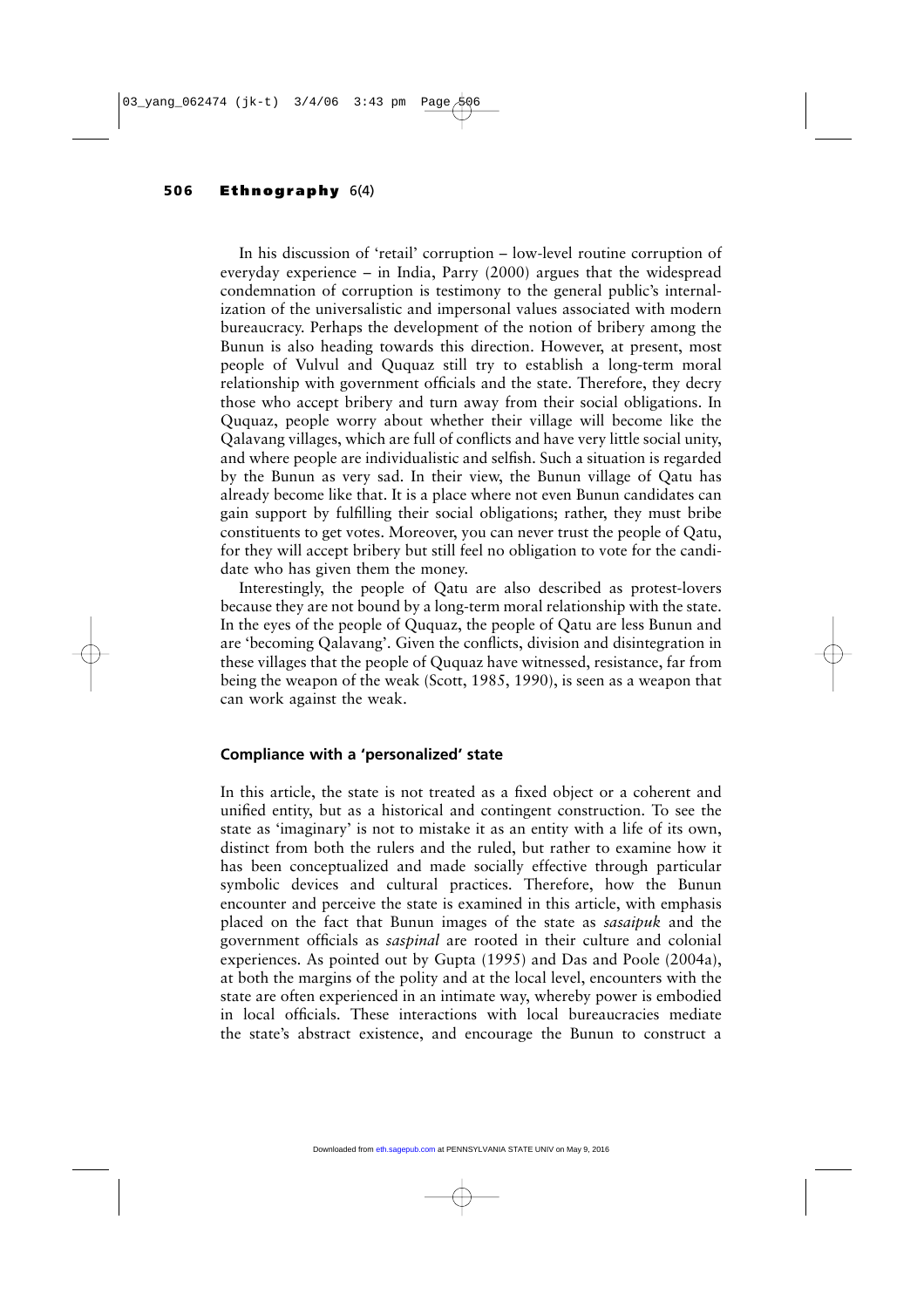personalized notion of the state. Through their idioms of kinship and political leadership, the Bunun try to incorporate and transform the power of the state from an external and potentially dangerous force into something positive and benevolent for themselves. The attempt to establish a longterm moral relationship with the government and officials via a kinship idiom has created a form of dialectical integration between the Bunun and the state. Consequently, the Bunun are very reluctant to confront the state directly by means of protest.

The Bunun are not unique in their formation of a personalized notion of the state. From other examples, it can be seen that the Chambri of New Guinea negotiate with the state based on the model of a trading partnership, and find it very difficult to accept the state's claim to a higher authority which represents public interests (Gewertz and Errington, 1991). As well, in other parts of New Guinea, the Huli follow the traditional political model of a big man, and perceive the state as a white man, whereby it can be not only generous and protective like a big man, but also dangerous and perhaps even evil, in terms of displaying amoral behavior or the failure to reciprocate (Clark, 1997). From their experience of war and development, the Meratus Dayaks of Indonesia narrate stories of government headhunters, in which the state's claim to the legitimate use of force becomes mere violence, and hence its power is contested (Tsing, 1993, 1996).

These studies stress that when the ruled understand the state within the conception of their traditional culture they often deconstruct official ideologies and demonstrate an agency. This also reflects a strong tendency in anthropology to highlight aspects of resistance where the relationship between the people studied and the state is concerned (e.g. Hale, 1994; Kapferer, 1995). However, when the Bunun use their idioms of kinship and political leadership to understand and construct their relationship with the state, they place strong emphasis on negotiation, rather than on resistance. Moreover, they attempt to develop an intimate, convivial relationship with government officials through compliance and cooperation, in order to transform the power discrepancy between themselves and the state. This seems to support Mbembe's argument that the postcolonial relationship is not primarily a relationship of resistance, but rather can best be characterized as a convivial relationship (Mbembe, 2001). However, Mbembe regards the production of conviviality and intimacy as an indication that state power has created, through administrative and bureaucratic practices, its own world of meanings which are then internalized by its subjects, and fails to consider the possibility that conviviality itself could have been an important cultural concept, singled out and emphasized by the ruled before they were incorporated into the state.

The Bunun case shows that compliance, instead of being a kind of passive accommodation, can be 'quite effective agency' (Ortner, 1997: 148). The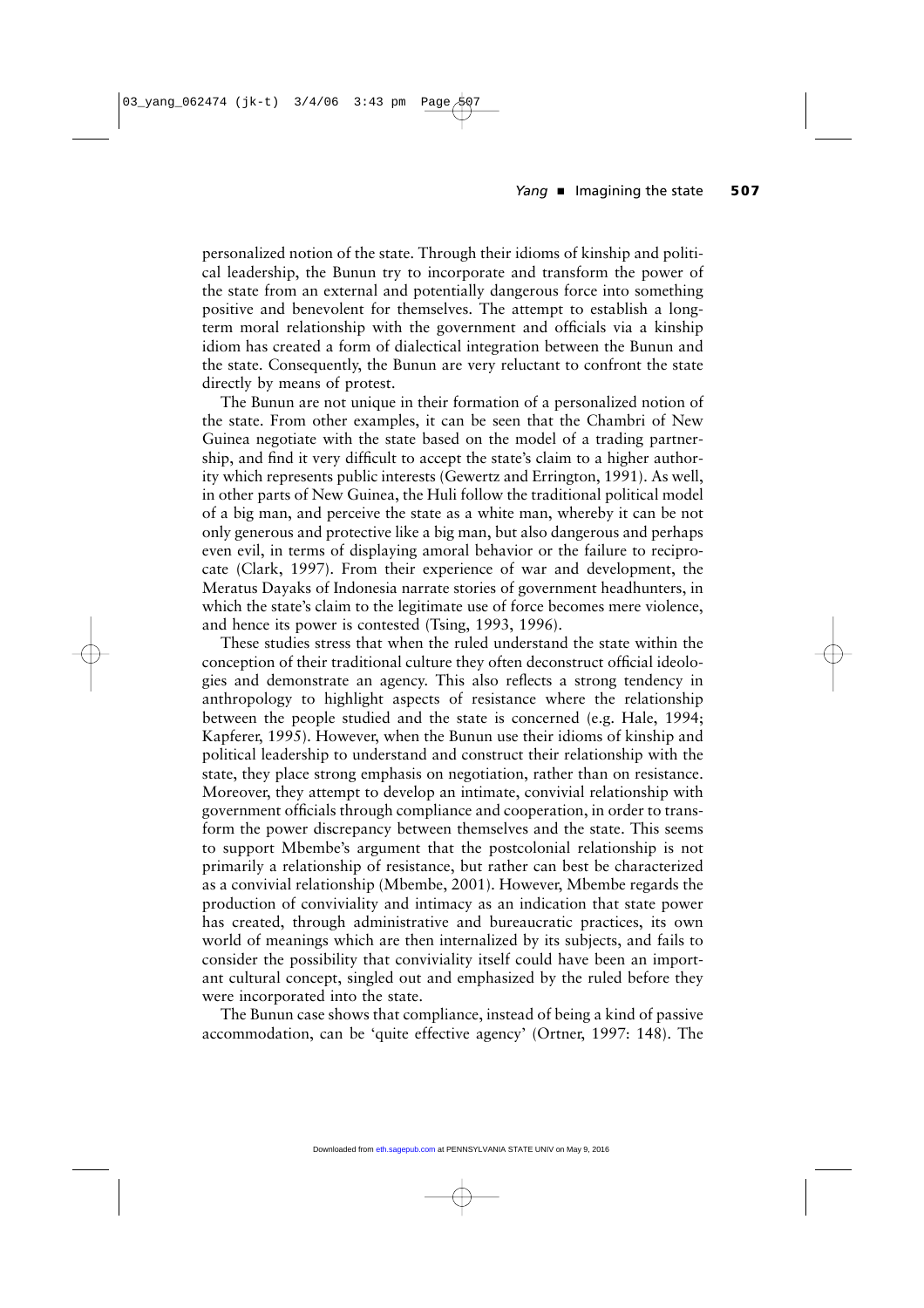Bunun's self-professed compliance is an active deconstruction of the infantilizing kinship representation used by higher state officials in their dealings with the Bunun, turning the kinship mode on its ear to reflect and actualize their own expectations of nurturance, generosity and autonomy. This presents a challenge to the still prevalent anthropological preference to see deconstruction of any sort as a form of resistance. Since the 1980s, anthropologists have earnestly tried to recover the subjectivity, experience and agency of those who are at the periphery of power, through the discussion of resistance. Resistance has achieved a canonical status, to such an extent that it is described by Brown (1996: 729) as 'theoretical hegemony' today. The moral fervor the rhetoric of resistance projects has made it particularly appealing to social scientists after the postmodern turn (Brown, 1996: 729–30). Although resistance studies have risked problems of romanticization, ethnographic thinness and vagueness in the over-expansion of what constitutes resistance and, as well, have overlooked the phenomena of public participation in reproducing systems of power as pointed out by many scholars (Abu-Lughod, 1990; Brown, 1996; Cooper, 1994; Das and Poole, 2004b; Kaplan and Kelly, 1994; Mitchell, 1990; Navaro-Yashin, 2002; O'Hanlon, 1988; Ortner, 1995), it is still a very dominant theoretical theme within current anthropological discourse. This preoccupation with resistance has prevented anthropologists from a more nuanced analysis, as it is implied that the subjectivity and agency of the ruled can only be found under the rubric of resistance. The Bunun case, once again, exposes the oversimplified character of such a theoretical assumption, and suggests that a choice between power and resistance does not have to be made, but rather that a serious look should be taken at the way different cultures, at different historical moments, have constructed their own forms of agency.

# **Acknowledgements**

The fieldwork among the Bunun on which this article is based was funded by a MA thesis studentship (1991–2) from the Institute of Ethnology, and a PhD candidate fellowship (1997–9) from Academia Sinica. I would like to express my deeply felt gratitude to my supervisors Ying-Kuei Huang, Maurice Bloch and Rita Astuti for their inspiration and support. Previous versions of this article were presented at the School of Oriental and African Studies (UK), the Institute of Ethnology, Academia Sinica (Taiwan), and the Institute of Anthropology, National Tsing Hua University (Taiwan). I am grateful to participants, especially Stephan Feuchtwang, Ying-Kuei Huang, Kai-Shyh Lin and James Wilkerson, for their instructive comments and helpful suggestions. I also wish to thank three anonymous reviewers of *Ethnography* for their critical commentaries. My largest debt is to the residents of Vulvul and Ququaz who opened their lives to me.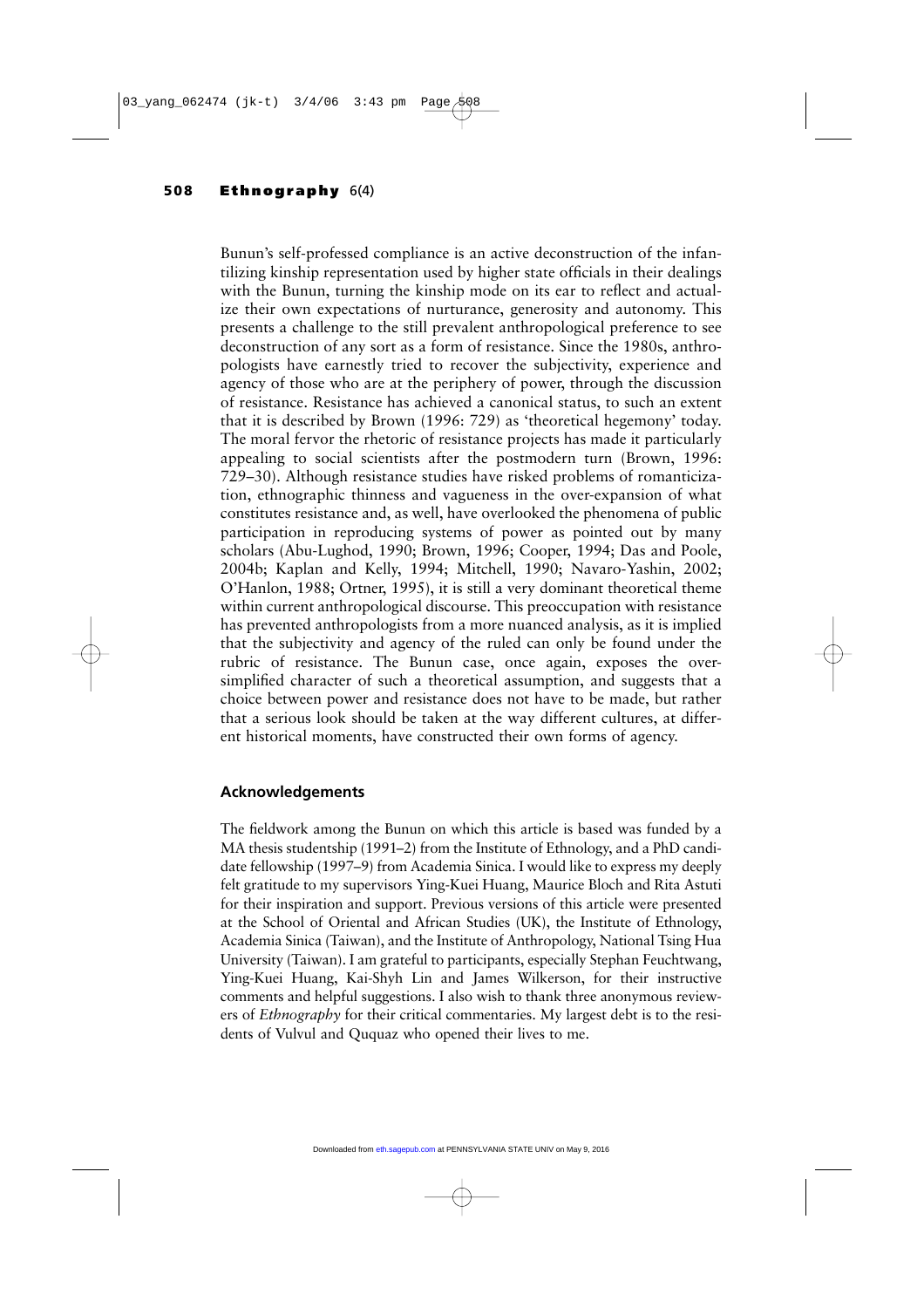## **Notes**

- 1 In a recent article, Asad (2004: 281–2) criticizes the usage of the word fetish in some critical literature on the state to suggest that because the state has an abstract character, it is merely an ideological construction and its claim to power is therefore empty.
- 2 Bartelson (2001) also remarks that statism has become a salient feature of modern political discourse.
- 3 However, I do not mean to replace a top-down approach with a purely bottom-up approach. What I suggest is that we should pay more attention to how the cultural imagination and practice of ordinary people shape the state.
- 4 Das and Poole (2004b: 4) also note that for reasons having to do with its historical origins as the study of 'primitive peoples', anthropology has traditionally not acknowledged the state as a proper subject for ethnographic inspection.
- 5 For example, Trouillot (2001: 131) regards the state effects as grounds for an ethnography of the state.
- 6 Before the Japanese colonization, the Bunun lived in small clusters of large extended families and practiced shifting cultivation and hunting.
- 7 The Chinese Nationalist Party (KMT) took over Taiwan in 1945, after the Japanese were defeated at the end of the Second World War. Later, in 1949, the Nationalist Party lost their power struggle to the Communist Party and retreated to Taiwan, bringing with them a new wave of Han-Chinese immigration. These newcomers are referred to as Mainlanders by those Han-Chinese who migrated to Taiwan before Japanese colonization and consider themselves authentically Taiwanese.
- 8 Tama means father or uncle in Bunun.
- 9 Cattle were introduced to Ququaz together with wet-rice cultivation by the Japanese, therefore they provide an appropriate metaphor for expressing hierarchical relationship with the colonizers.
- 10 Administratively, Vulvul belongs to Haitung township, and Quqauz belongs to Ren-ai township.
- 11 The political participation of Mainlanders and Taiwanese was highly unequal (Wakabayashi, 1989). Although the Mainlanders make up only a small proportion of Taiwan's population, they dominated Taiwan's government before the fall of the Nationalist Party in the presidential election of 2000.
- 12 See Stafford (2000) for a nice discussion of the debt children owe to parents for their provision, and the obligation to reciprocate in Chinese kinship.
- 13 Although the Chinese Nationalist Party (KMT) lost control of the central government after losing the presidential election of 2000 to the Democratic Progress Party (DPP), its dominance in aboriginal areas remains largely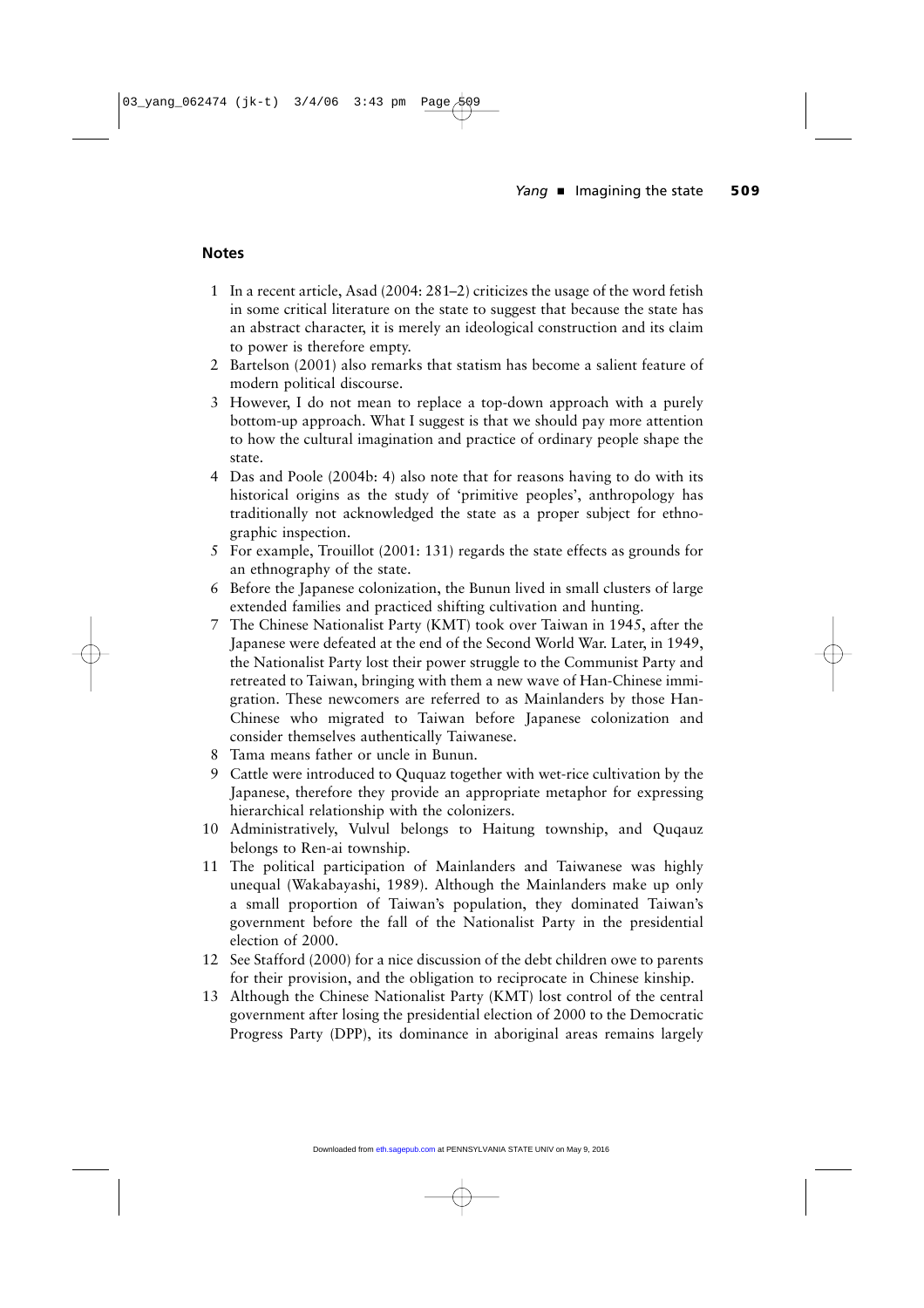intact, especially among the Bunun who demonstrate a clear preference for negotiation and communication over radical political action. Up until now, the DPP has made almost no inroads into Bunun villages. Moreover, leaders of the DPP are often seen by the Bunun as trouble-makers and destroyers of social order.

- 14 A similar case can be found in the Pintupi, an Australian aboriginal people studied by Myers (1986). In developing their relationship with the state, the Pintupi use their cultural notion of hierarchy as nurturance to oblige the state to help and take care of them, without perceiving their autonomy to be diminished.
- 15 However, school teachers and health workers are not *saspinal* even though they are also employed by the state.
- 16 Before the advance of Japanese colonialism in Taiwan, the Bunun had engaged with other indigenous groups in headhunting warfare, especially when they migrated into a new area.
- 17 *Saspinal* also fits nicely into the model of 'exemplary personhood' or 'exemplary center' which features significantly in Southeast Asia, as discussed by Anderson (1972) and Errington (1989).
- 18 In Ququaz, I was told such a story by Nasin. Nasin became the village head in 1986, when he was only 29 years old. Young and energetic, he was eager to put his new ideas into practice and to create a stronger sense of honor and unity in the village. He spoke to the villagers and issued instructions over the loudspeaker every week, and did not hesitate to rebuke certain kinds of behaviour, such as gambling, public drunkenness or quarrels between co-villagers. He was popular among many villagers but some were resentful of his assertiveness and rebuke. Two years into his term of office, one day his knees suddenly gave way and he experienced incredible pain when he was preparing the villagers for a dancing performance that would soon be held in the township. He went to the hospital in Puli and his condition was diagnosed as gout. However, he knew he had been attacked by witchcraft (*matimva*) due to the suddenness and seriousness of his condition. At its worst, he could hardly walk, even though he had been to the hospital in Taipei and received better treatment. He went to consult several spirit mediums in other Bunun villages, and they confirmed that he had been attacked by witchcraft and treated him. Fortunately, although the process was slow, he made a good recovery. When his term of office came to an end after four years, although many people urged him to stand for another term, he decided not to.
- 19 In this aspect, it can be compared with the caring society model in some Southeast Asian states discussed by Ong (1999).
- 20 *Malastapan* means 'telling bravery deeds' (in headhunting).
- 21 *Cina* means mother or aunt in Bunun.
- 22 The Bunun are predominantly Christians after the mass conversion in the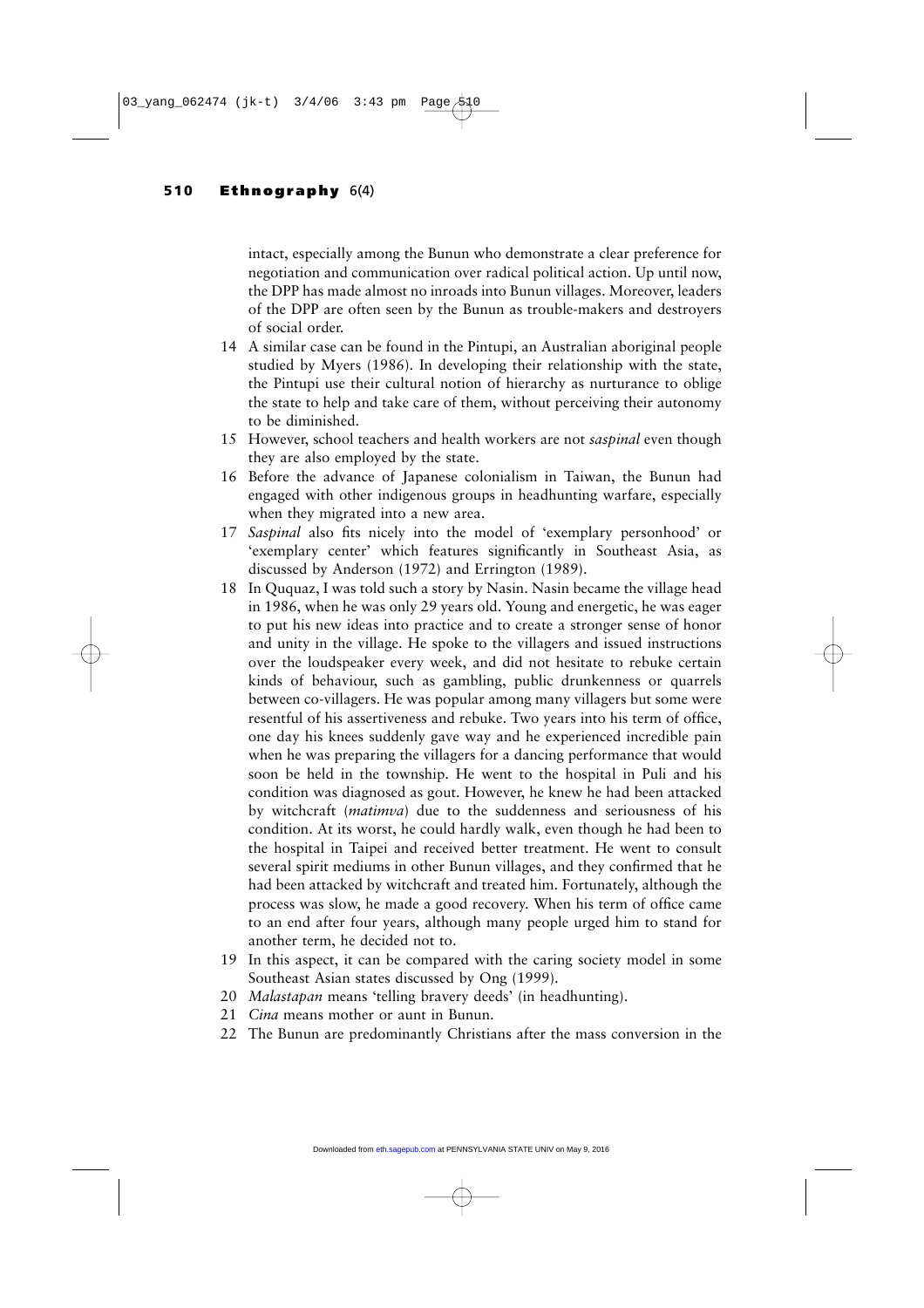1960s. Both Vulvul and Ququaz have two churches: the Catholic Church and the Presbyterian Church (Yang, 2005).

#### **References**

- Abrams, P. (1988) 'Notes on the Difficulty of Studying the State (1977)', *Journal of Historical Sociology* 1(1): 58–89.
- Abu-Lughod, L. (1990) 'The Romance of Resistance: Tracing Transformations of Power through Bedouin Women', *American Ethnologist* 17(1): 41–55.
- Alonso, A.M. (1994) 'The Politics of Space, Time and Substance: State Formation, Nationalism, and Ethnicity', *Annual Review of Anthropology* 23: 379–405.
- Anderson, B. (1972) 'The Idea of Power in Javanese Culture', in C. Holt, B. Anderson and J. Siegel (eds) *Culture and Politics in Indonesia*, pp. 1–69. Ithaca, NY: Cornell University Press.
- Aretxaga, B. (2003) 'Maddening States', *Annual Review of Anthropology* 32: 393–410.
- Asad, T. (2004) 'Where Are the Margins of the State?', in V. Das and D. Poole (eds) *Anthropology in the Margins of the State*, pp. 279–88. Santa Fe, NM: School of American Research Advanced Seminar Series.
- Asano, Y. (1988[1933]) *Dakuanshan fanhai shijen* (*Dakuanshan Event, I-VI*). Translated by Yu Wangi. Unpublished translation manuscript. Taipei: Institute of Ethnology, Academia Sinica.
- Bartelson, J. (2001) *The Critique of the State*. Cambridge: Cambridge University Press.
- Bourdieu, P. (1999) 'Rethinking the State: Genesis and Structure of the Bureaucratic Field', in G. Steinmetz (ed.) *State/Culture: State-Formation after the Cultural Turn*, pp. 51–75. Ithaca, NY: Cornell University Press.
- Brown, M.F. (1996) 'On Resisting Resistance', *American Anthropologist* 98(4): 725–35.
- Bureau of Aboriginal Affairs (1911) *Report on the Control of the Aborigines in Formosa*. Taihoku, Formosa: Bureau of Aboriginal Affairs.
- Burghart, R. (1996) 'The Condition of Listening: The Everyday Experience of Politics in Nepal', in C.J. Fuller and J. Spencer (eds) *The Condition of Listening: Essays on Religion, History and Politics in South Asia*, pp. 300–18. Delhi: Oxford University Press.
- Carsten, J. (1989) 'Cooking Money: Gender and the Symbolic Transformation of Means of Exchange in a Malay Fishing Community', in J. Parry and M. Bloch (eds) *Money and the Morality of Exchange*, pp. 117–41. Cambridge: Cambridge University Press.
- Chiu, C.-C. (1966) *Kashechun Bunonzen Te Shehuei Chuchi* (*The Social Organisation of Takebahka Bunun*). Taipei: Institute of Ethnology, Academia Sinica.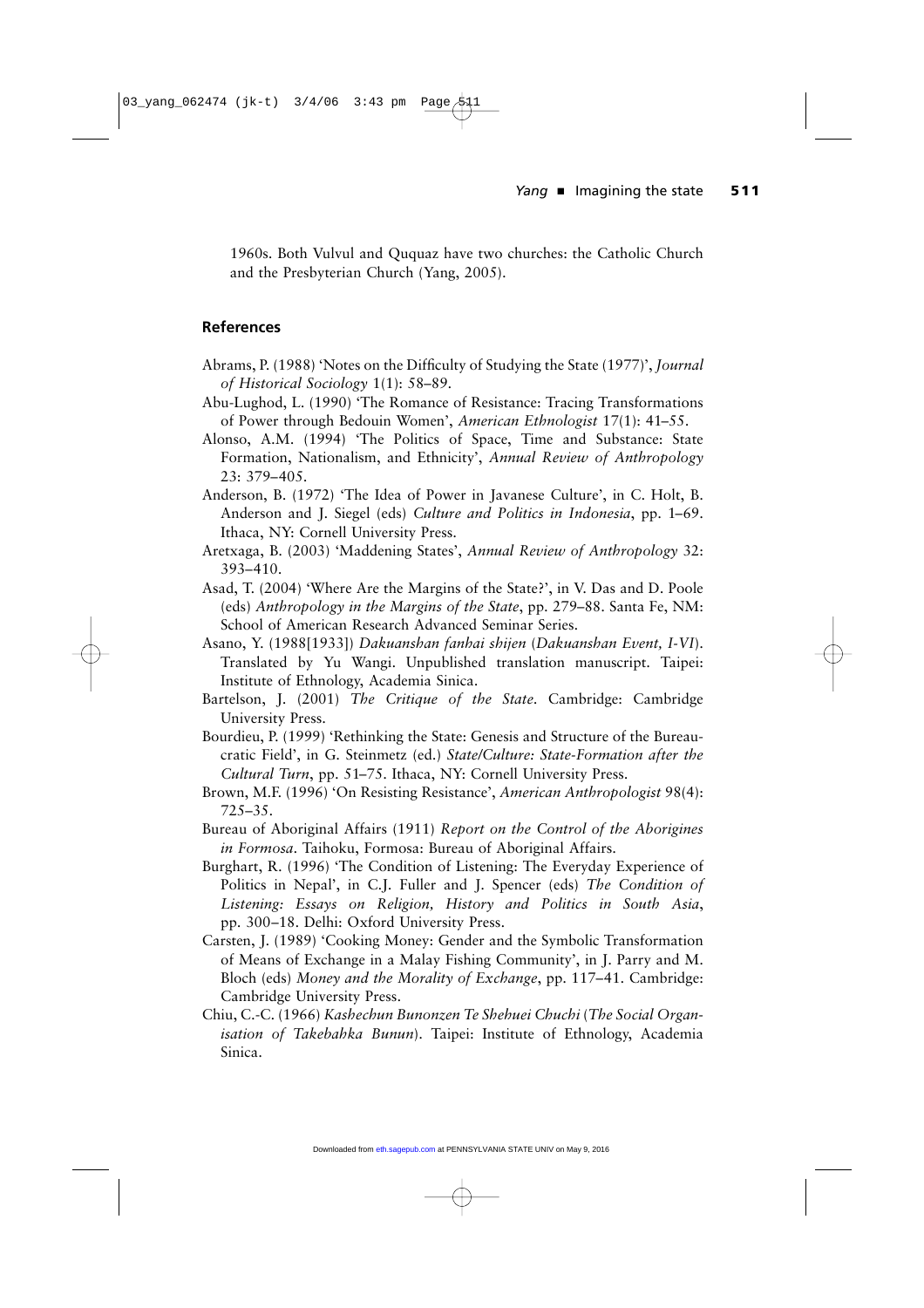- Clark, J. (1997) 'Imaging the State, or Tribalism and the Arts of Memory in the Highlands of Papua New Guinea', in T. Otto and N. Thomas (eds) *Narratives of Nation in the South Pacific*, pp. 65–90. Amsterdam: Harwood Academic Publishers.
- Comaroff, J.L. (1998) 'Reflections on the Colonial State, in South Africa and Elsewhere: Factions, Fragments, Facts and Fiction', *Social Identities* 4(3): 321–61.
- Comaroff, J.L. and J. Comaroff (1997) 'Postcolonial Politlics and Discourses of Democracy in Southern Africa: An Anthropological Reflection on African Political Modernities', *Journal of Anthropological Research* 53(2): 123–46.
- Comaroff, J. and J.L. Comaroff (2000) 'Millennial Capitalism: First Thoughts on a Second Coming', *Public Culture* 12(2): 291–343.
- Cooper, F. (1994) 'Conflict and Connection: Rethinking Colonial African History', *American Historical Review* 99(5): 1516–45.
- Coronil, F. (1997) *The Magical State: Nature, Money, and Modernity in Venezuela.* Chicago, IL: University of Chicago Press.
- Corrigan, P. and D. Sayer (1985) *The Great Arch: English State Formation as Cultural Revolution*. Oxford: Blackwell.
- Das, V. and D. Poole (eds) (2004a) *Anthropology in the Margins of the State*. Santa Fe, NM: School of American Research Advanced Seminar Series.
- Das, V. and D. Poole (2004b) 'State and Its Margins: Comparative Ethnography', in V. Das and D. Poole (eds) *Anthropology in the Margins of the State*, pp. 3–33. Santa Fe, NM: School of American Research Advanced Seminar Series.
- Errington, S. (1989) *Meaning and Power in a Southeast Asian Realm*. Princeton, NJ: Princeton University Press.
- Ferguson, J. and A. Gupta (2002) 'Spatializing States: Toward an Anthropology of Neoliberal Governmentality', *American Ethnologist* 29(4): 981–1002.
- Foster, R.J. (2002) *Materializing the Nation: Commodities, Consumption, and the Media in Papua New Guinea*. Bloomington and Indianapolis: Indiana University Press.
- Foucault, M. (1977) *Discipline and Punish: The Birth of the Prison*. London: Penguin Books.
- Foucault, M. (1980) *Power/Knowledge*. Brighton: Harvester Wheatsheaf.
- Foucault, M. (1982) 'Afterword: The Subject and Power', in H. Dreyfus and P. Rabinow (eds) *Michel Foucault: Beyond Structuralism and Hermeneutics*, pp. 208–26. Chicago, IL: University Chicago Press.
- Foucault, M. (1991) 'Governmentality', in G. Burchell, C. Gordon and P. Miller (eds) *The Foucault Effect: Studies in Governmentality*, pp. 87–104. Chicago, IL: University of Chicago Press.
- Fuller, C. and V. Benei (eds) (2000) *The Everyday State and Society in Modern India.* Delhi: Social Science Press.
- Fuller, C.J. and J. Harriss (2000) 'For an Anthropology of the Modern Indian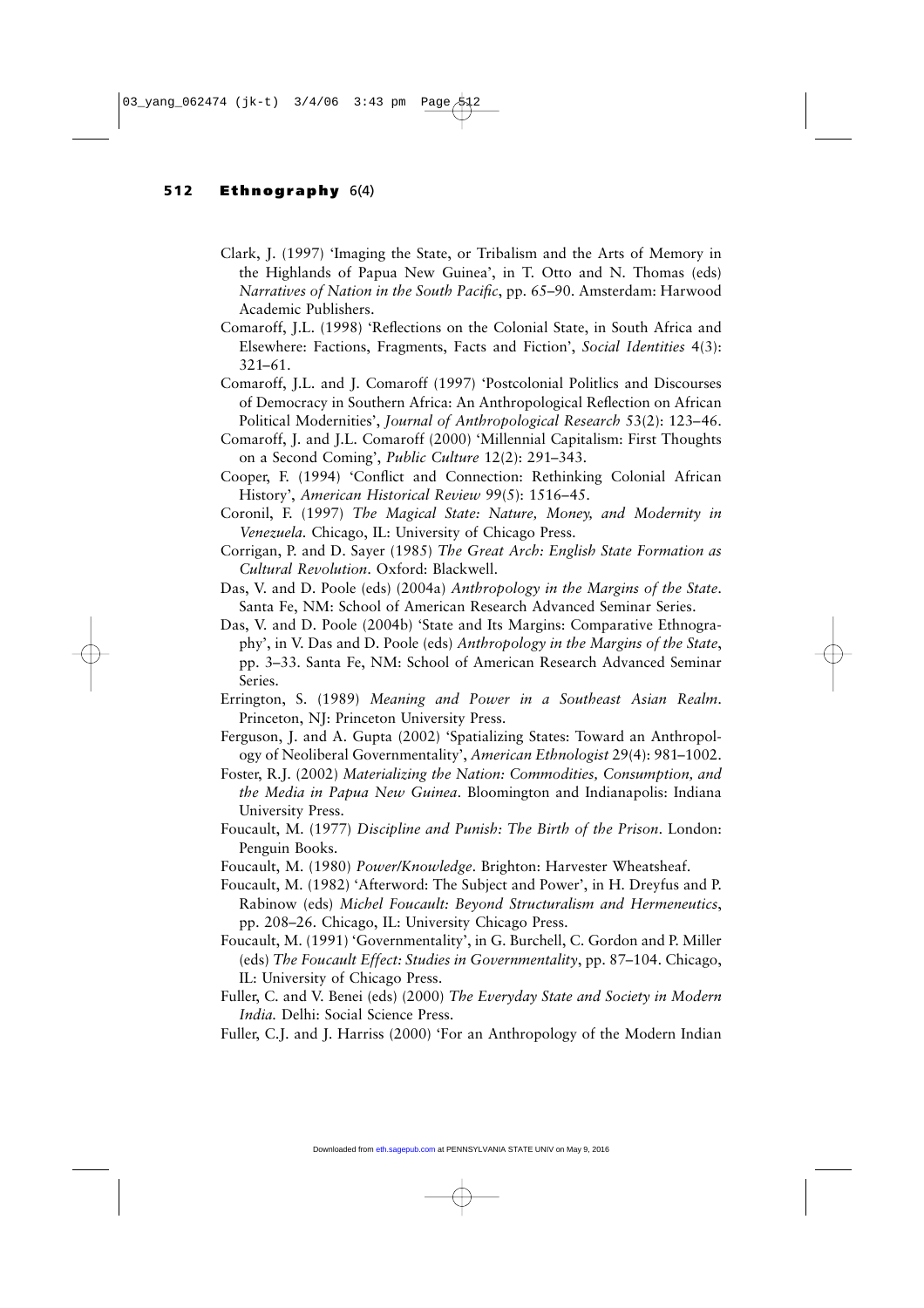State', in C.J. Fuller and V. Benei (eds) *The Everyday State and Society in Modern India*, pp. 1–30. Delhi: Social Science Press.

- Gewertz, D.B. and F.K. Errington (1991) *Twisted Histories, Altered Contexts: Representing the Chambri in a World System*. Cambridge: Cambridge University Press.
- Gramsci, A. (1971) *Selections from the Prison Notebooks*. Q. Hoare and G.N. Smith (eds and trans). New York: International Publishers.
- Gupta, A. (1995) 'Blurred Boundaries: The Discourse of Corruption, the Culture of Politics, and the Imagined State', *American Ethnologist* 22(2): 375–402.
- Gupta, A. (2005) 'Narratives of Corruption: Anthropological and Fictional Accounts of the Indian State', *Ethnography* 6(1): 5–34.
- Haitung Township Office (1997) *Yuanchumin shehei fachan jihua chuxin baugau* (*Report on the Execution of the Aboriginal Social Development Project*).
- Hale, C.R. (1994) *Resistance and Contradiction: Miskitu Indians and the Nicaraguan State, 1894–1987*. Stanford, CA: Stanford University Press.
- Hansen, T.B. and F. Stepputat (eds) (2001a) *States of Imagination: Ethnographic Explorations of the Postcolonial State.* Durham, NC: Duke University Press.
- Hansen, T.B. and F. Stepputat (2001b) 'Introduction: States of Imagination', in T.B. Hansen and F. Stepputat (eds) *States of Imagination: Ethnographic Explorations of the Postcolonial State*. Durham, NC: Duke University Press.
- Huang Y.-K. (1998) '"Chengchi" yu wenhua: Tonpushe bunonzen te litse' ('"Politics" and Culture: The Case of the Bunun of Taketonpu'), *Taiwanese Political Science Review* 3: 115–91.
- Kapferer, B. (1995) 'Bureaucratic Erasure: Identity, Resistance and Violence Aborigines and a Discourse of Autonomy in a North Queensland Town', in D. Miller (ed.) *Worlds Apart: Modernity through the Prism of the Local*, pp. 69–90. London and New York: Routledge.
- Kaplan, M. and J.D. Kelly (1994) 'Rethinking Resistance: Dialogics of "Disaffection" in Colonial Fiji', *American Ethnologist* 21(1): 123–51.
- Lin, T.-F. (1998) *Zechi shichi nantou dichu bunonchu te jituan ichu* (*The Collective Resettlement of the Bunun in Nantou Area Under the Japanese Rule*). MA Thesis, Department of History, National Cheng-kon University.
- Ma, I.-S. (1985) *Ige bunonchu shechi chungli jiego tsi yenjio* (*A Study of the Power Structure of a Bunun Community*). MA Thesis, Department of Ethnic Groups and Overseas Chinese Study, University of Chinese Culture.
- Mabuchi, T. (1986) 'Bunonchu chinshu tsenwen te Omaha lexin chushe' ('A Trend toward the Omaha Type in the Bunun Kinship Terminology'), in Y.-K. Huang (ed.) *Taiwan tuchu shehei wenhua lunwenji* (*Research Essays on the Socio-cultural Systems of Taiwanese Aborigines*), pp. 625–50. Taipei: Linking Publishing Co. Ltd.
- Mabuchi, T. (1987[1974]) 'Bunonchu te shozo fenpei han chenyu' ('Distribution and Prestation of Meat among the Bunun'), in *Mayuan tonyi chutsoji*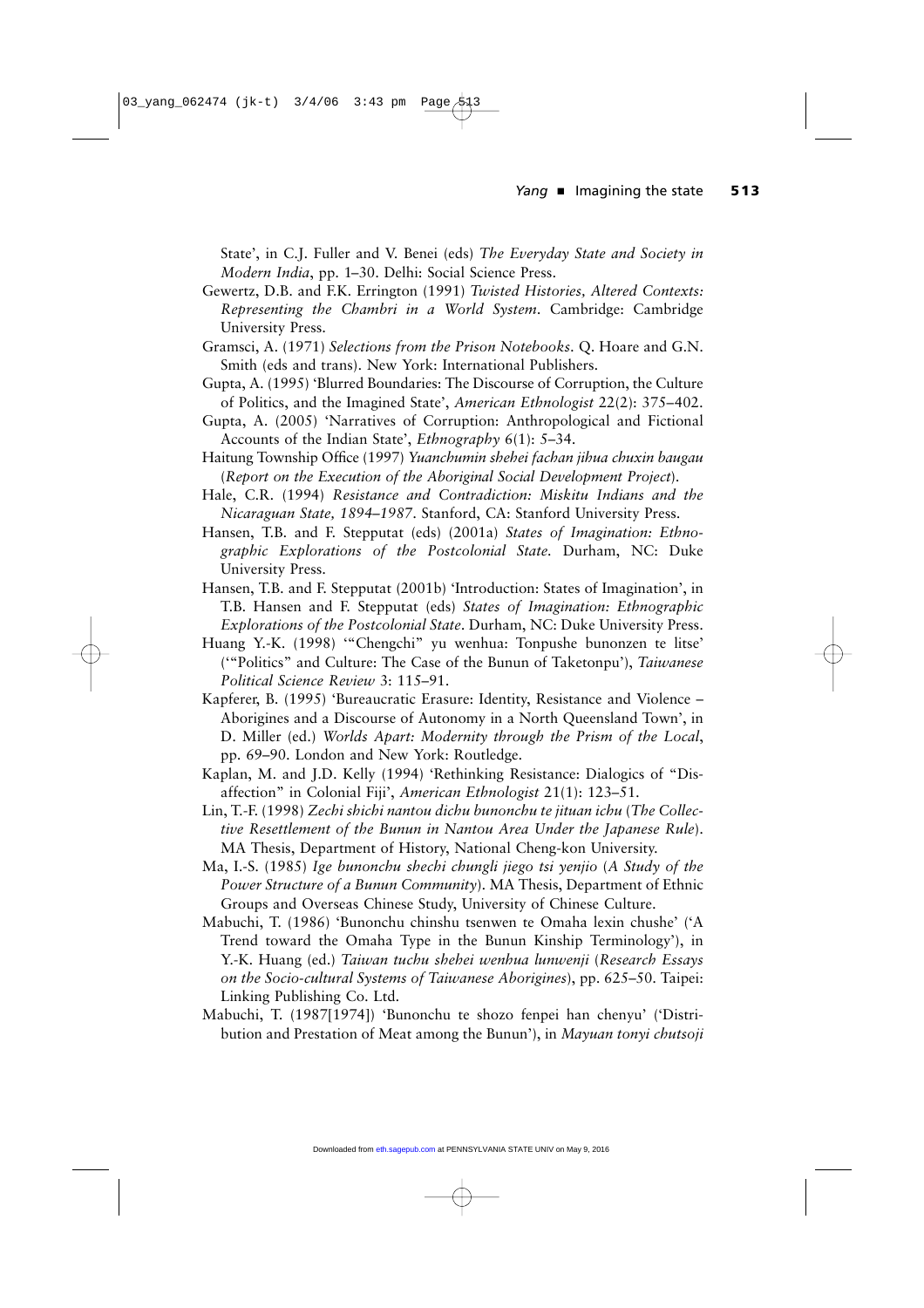*(Collected Essays of Mabuchi Toichi)* Vol. 1. Translation manuscript. Yu Wangi (trans). Taipei: Institute of Ethnology, Academia Sinica.

- Marx, K. (1967) *Capital: A Critique of Political Economy. Vol. 1.* New York: International Publishers.
- Mbembe, A. (2001) *On the Postcolony*. Berkeley: University of California Press.
- Mitchell, T. (1990) 'Everyday Metaphors of Power', *Theory and Society* 19(5): 545–78.
- Mitchell, T. (1991a) 'The Limits of the State: Beyond Statist Approaches and Their Critics', *American Political Science Review* 85(1): 77–96.
- Mitchell, T. (1991b) *Colonizing Egypt*. Berkeley: University of California Press.
- Mitchell, T. (1999) 'Society, Economy, and the State Effect', in G. Steinmetz (ed.) *State/Culture: State-Formation after the Cultural Turn*, pp. 76–97. Ithaca, NY: Cornell University Press.
- Myers, F. (1986) *Pintupi Country, Pintupi Self: Sentiment, Place and Politics among Western Desert Aborigines*. Berkeley: University of California Press.
- Nagengast, C. (1994) 'Violence, Terror, and the Crisis of the State', *Annual Review of Anthropology* 23: 109–36.
- Navaro-Yashin, Y. (2002) *Faces of the State: Secularism and Public Life in Turkey*. Princeton, NJ: Princeton University Press.
- O'Hanlon, R. (1988) 'Recovering the Subject: Subaltern Studies and Histories of Resistance in Colonial South Asia', *Modern Asian Studies* 22(1): 189–224.
- Ong, A. (1999) 'Clash of Civilizations or Asian Liberalism? An Anthropology of the State Citizenship', in H.L. Moore (ed.) *Anthropological Theory Today*, pp. 48–72. Cambridge: Polity Press.
- Ortner, S.B. (1995) 'Resistance and the Problem of Ethnographic Refusal', *Comparative Studies in Society and History* 37(1): 173–93.
- Ortner, S.B. (1997) 'Thick Resistance: Death and the Cultural Construction of Agency in Himalayan Mountaineering', *Representations* 59: 135–62.
- Overing, J. and A. Passes (2000) 'Introduction: Conviviality and the Opening Up of Amazonian Anthropology', in J. Overing and A. Passe (eds) *The Anthropology of Love and Anger: The Aesthetics of Conviviality in Native Amazonia*, pp. 1–30. London and New York: Routledge.
- Parry, J. (2000) 'The "Crisis of Corruption" and "The Idea of India"', in I. Pardo (ed.) *Morals of Legitimacy: Between Agency and System*, pp. 27–55. New York: Berghahn Books.
- Parry, J. and M. Bloch (1989) 'Introduction', in J. Parry and M. Bloch (eds) *Money and the Morality of Exchange*, pp. 1–32. Cambridge: Cambridge University Press.
- Radcliffe-Brown, A.R. (1940) 'Preface', in M. Fortes and E.E. Evans-Pritchard (eds) *African Political Systems*, pp. xi–xxii. Oxford: Oxford University Press.
- Rumsey, A. (1999) 'Social Segmentation, Voting, and Violence in Papua New Guinea', *The Contemporary Pacific* 11(2): 305–33.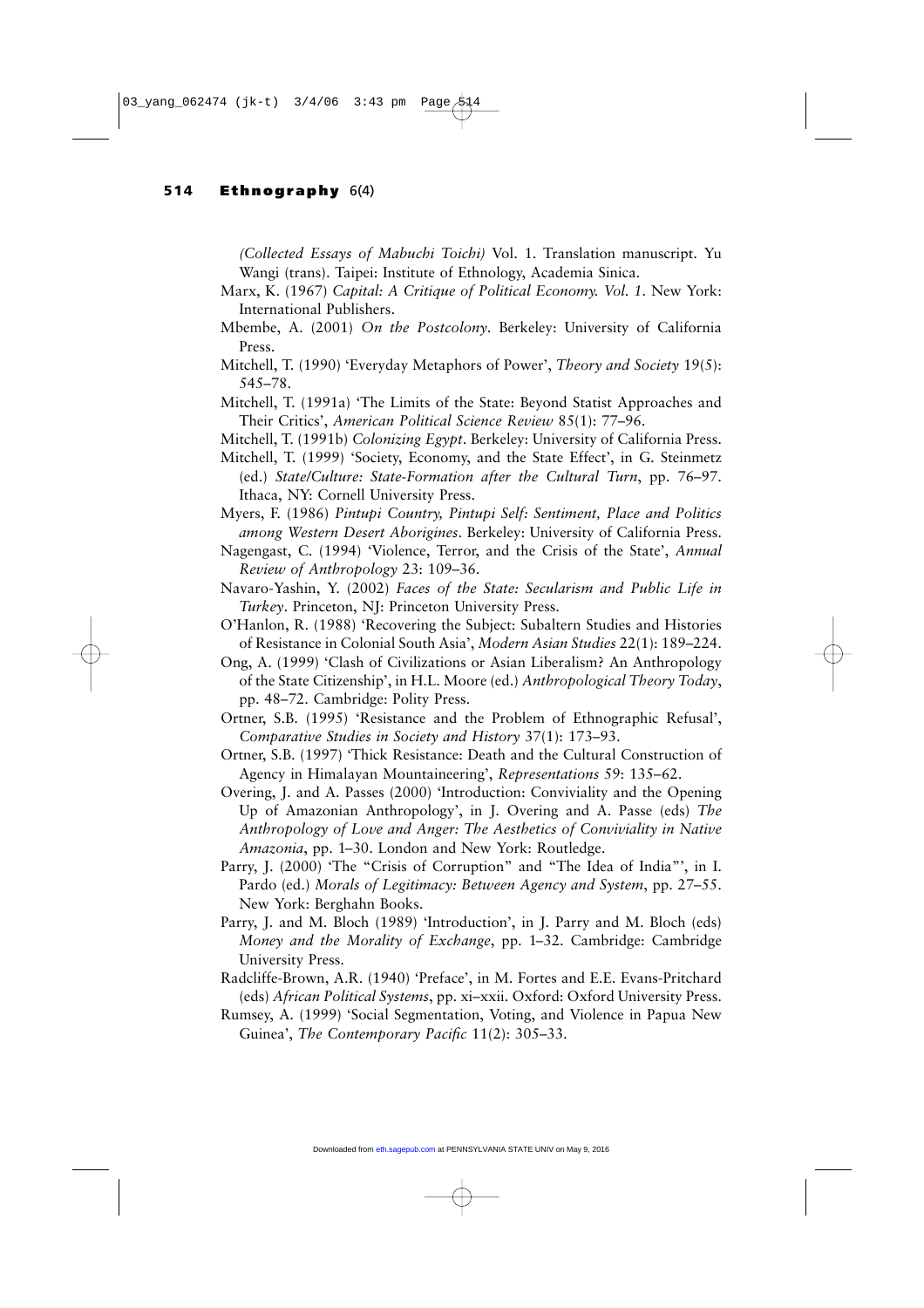- Sayama, Y. (1988[1919]) *Banzoku Chosa Hokou-sho Buron-zoku Zenpen* (*Research Report on the Bunun*). Taipei: Taiwan Sotokufu.
- Scott, J.C. (1985) *Weapons of the Weak: Everyday Forms of Peasant Resistance*. New Haven, CT: Yale University Press.
- Scott, J.C. (1990) *Domination and the Art of Resistance: Hidden Transcripts*. New Haven, CT: Yale University Press.
- Scott, J.C. (1998) *Seeing Like a State*. New Haven, CT: Yale University Press.
- Stafford, C. (2000) 'Chinese Patriliny and the Cycles of *yang* and *laiwa*', in J. Carsten (ed.) *Cultures of Relatedness: New Approaches to the Study of Kinship*, pp. 37–54. Cambridge: Cambridge University Press.
- Steinmetz, G. (1999) 'Introduction: Culture and the State', in G. Steinmetz (ed.) *State/Culture: State-Formation after the Cultural Turn*, pp. 1–50. Ithaca, NY: Cornell University Press.
- Taussig, M. (1992) 'Maleficium: State Fetishism', in *The Nervous System*, pp. 111–40. London: Routledge.
- Taussig, M. (1997) *The Magic of the State*. London: Routledge.
- Toren, C. (1989) 'Drinking Cash: The Purification of Money through Ceremonial Exchange in Fiji', in J. Parry and M. Bloch (eds) *Money and the Morality of Exchange*, pp. 142–64. Cambridge: Cambridge University Press.
- Trouillot, M.-R. (2001) 'The Anthropology of the State in the Age of Globalization', *Current Anthropology* 42(1): 125–38.
- Tsing, A.L. (1993) *In the Realm of the Diamond Queen*. Princeton, NJ: Princeton University Press.
- Tsing, A.L. (1996) 'Telling Violence in the Meratus Mountains', in J. Hoskins (ed.) *Headhunting and the Social Imagination in Southeast Asia*, pp. 184–215. Stanford, CA: Stanford University Press.
- Wakabayashi, M. (1989) *Zhuanxingqil de taiwan* (*Taiwan in a Transformative Period*). Ho Yihlin and Chen Tienli (trans.). Taipei: Gu-Shiang Publishing Ltd.
- Wolters, O.W. (1999) *History, Culture, and Region in Southeast Asian Perspectives*. Ithaca, NY: Cornell University Press.
- Yang, S.-Y. (2005) '*Maszan Halinga*, *Maszan Kamisama*' (Same Teaching, Same God): Christianity, Identity and the Construction of Moral Community among the Bunun of Taiwan', paper presented at the International Workshop on Power and Hierarchy: Religious Conversion, Ritual Construction, and Cosmological Belief-Systems in Asia and the Indo-Pacific, 30 May–1 June, Taipei.
- **SHU-YUAN YANG** is an Assistant Research Fellow at the Institute of Ethnology, Academia Sinica. She received her PhD from the Department of Anthropology, London School of Economics. Her research focuses on kinship and the concept of the person, historical memory, the state and cultural politics among the Bunun